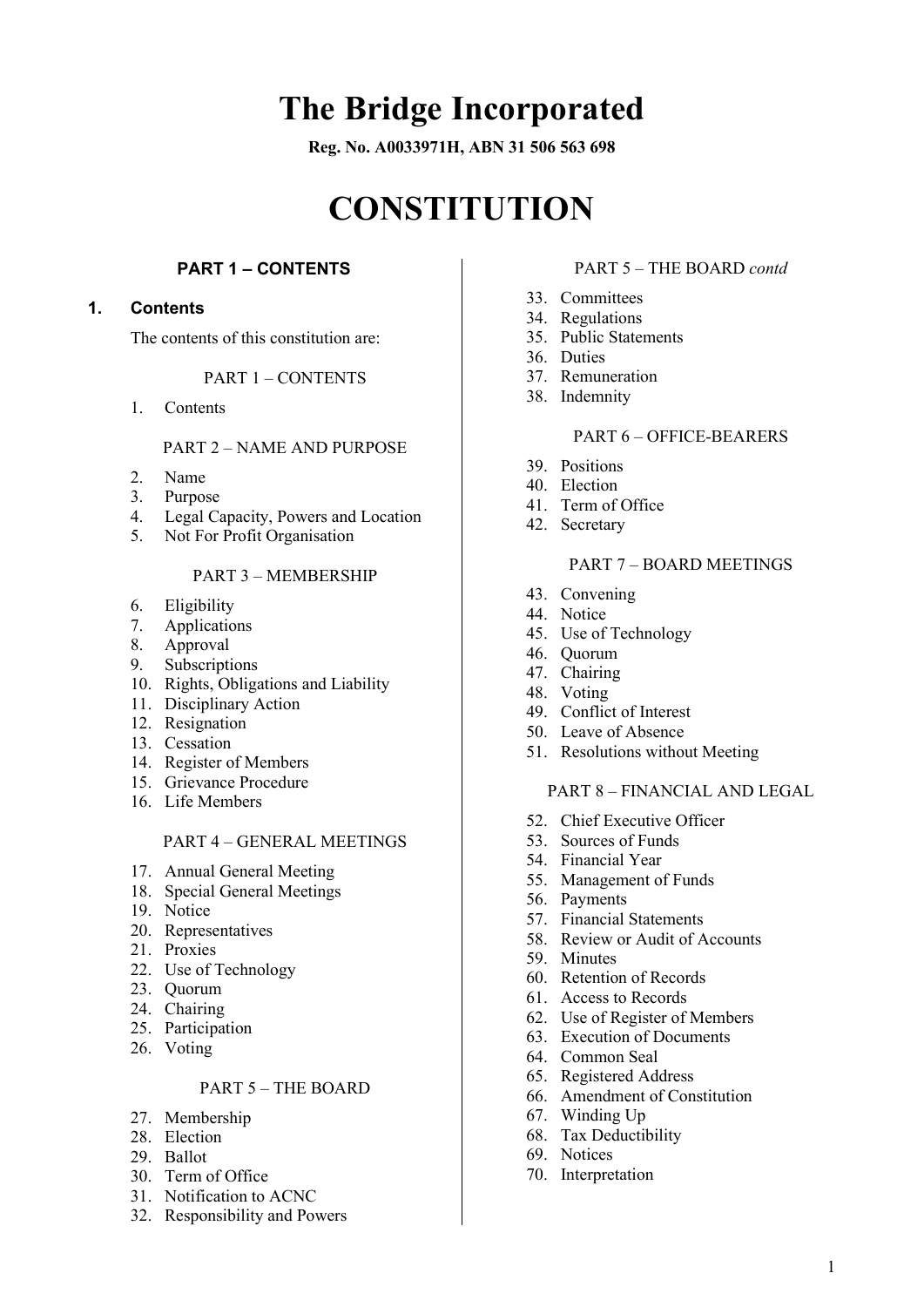<span id="page-1-0"></span>71. [Index](#page-17-1)

# **PART 2 – NAME AND PURPOSE**

#### <span id="page-1-1"></span>**2. Name**

The name of the incorporated association is "The Bridge Incorporated".

Note: Under section 23 of the [Act\\*](#page-17-2), the name and registration number of the association must appear in legible characters in all notices, advertisements and other official publications of the association, and in all its business documents.

# <span id="page-1-2"></span>**3. Purpose**

The purpose of the association is to provide services to assist people with intellectual and other disabilities and their carers.

# <span id="page-1-3"></span>**4. Legal Capacity, Powers and Location**

<span id="page-1-12"></span>4.1 The association has the legal capacity of an incorporated body.

See section 29(2) of th[e Act\\*](#page-17-2).

<span id="page-1-14"></span>4.2 The association has power to do everything incidental or conducive to the attainment of its purpose.

See section 30(d) of th[e Act\\*](#page-17-2).

- 4.3 The association may only:
	- (a) exercise its powers; and
	- (b) use its income and assets (including any surplus);

for its purpose.

- <span id="page-1-13"></span>4.4 The association:
	- (a) is established and legally recognised in Australia; and
	- (b) makes operational and strategic decisions only in Australia.

See item 1 of section 30-15 of the *Income Tax Assessment Act 1997* (Cth).

# <span id="page-1-4"></span>**5. Not For Profit Organisation**

<span id="page-1-8"></span>5.1 The association must not distribute any surplus, income or assets directly or indirectly to its members.

See section 33 of the [Act\\*](#page-17-2).

- 5.2 Clause [5.1](#page-1-8) does not prevent the association from paying its members:
	- (a) reimbursement for expenses properly incurred by them, and
	- (b) for goods supplied and services provided by them,

if this is done in good faith on terms no more favourable than if the member were not a member.

<span id="page-1-5"></span>See section 4 of the [Act\\*](#page-17-2).

# **PART 3 – MEMBERSHIP**

# <span id="page-1-6"></span>**6. Eligibility**

- <span id="page-1-9"></span>6.1 Any person who supports the purpose of the association is eligible for membership.
- 6.2 In clause [6.1,](#page-1-9) "person" includes an individual, incorporated body or unincorporated body, and part of an incorporated or unincorporated body, subject to clause [6.3.](#page-1-10)
- <span id="page-1-10"></span>6.3 An unincorporated body, or part of an incorporated or unincorporated body may only become a member by nominating an individual or incorporated body to be a member on its behalf.
- <span id="page-1-11"></span>6.4 In this constitution, unless the contrary intention appears, "member" includes an unincorporated body, or part of an incorporated or unincorporated body represented by a member in accordance with clause [6.3.](#page-1-10)

# <span id="page-1-7"></span>**7. Applications**

Applications for membership must be:

- (a) in [writing\\*](#page-17-3), stating that the applicant:
	- (i) wishes to become a member of the association;
	- (ii) supports the purpose of the association; and
	- (iii) agrees to comply with the constitution and [regulations\\*](#page-17-4) of the association;
- (b) [signed\\*](#page-17-5) by the applicant;
- (c) accompanied by the first subscription; and
- (d) given to the association.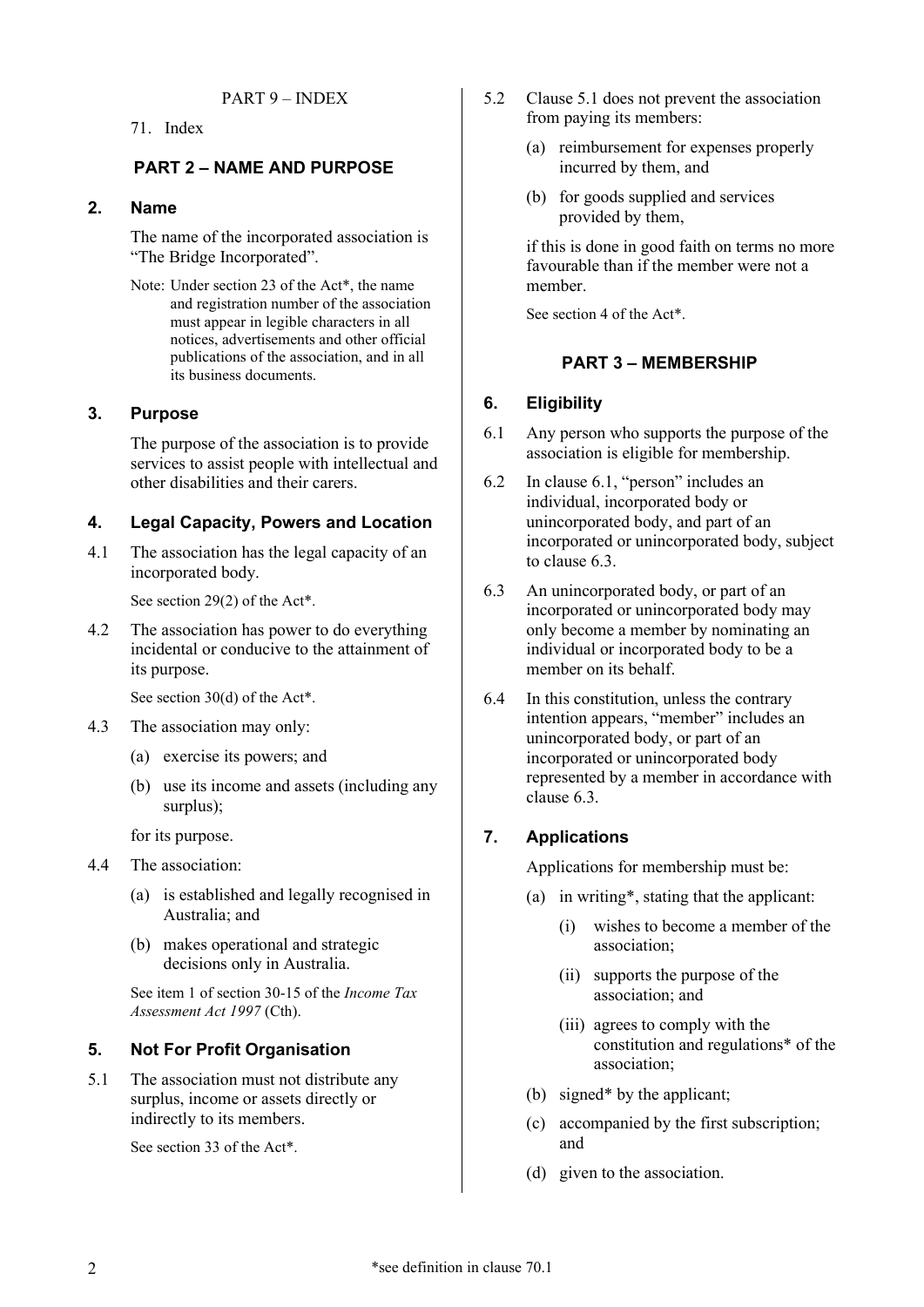# <span id="page-2-0"></span>**8. Approval**

- 8.1 The Board must by resolution approve or reject the application at the next meeting after the association has received it.
- 8.2 The Board must without delay notify the applicant in [writing\\*](#page-17-3) whether the application has been approved or rejected.
- 8.3 No reason need be given for the rejection of an application.
- 8.4 If the Board approves the application:
	- (a) the applicant becomes a member from the date of the Board meeting; and
	- (b) the name and address of the new member, and the date of becoming a member must be entered without delay in the register of members.
- 8.5 If the Board rejects the application, it must return the subscription to the applicant.

# <span id="page-2-1"></span>**9. Subscriptions**

- 9.1 The Board must by [regulation\\*](#page-17-6) set the subscription.
- 9.2 The amount of the subscription and the date for payment may vary according to criteria set by the Board in the [regulation\\*](#page-17-6).
- <span id="page-2-6"></span>9.3 The voting and other rights of members who have not paid the subscription by the date for payment are suspended until the subscription is paid.
- 9.4 Except for the subscription, there are no entrance fees or other amounts to be paid in respect of membership of the association.

# <span id="page-2-2"></span>**10. Rights, Obligations and Liability**

- <span id="page-2-10"></span>10.1 The rights of members include:
	- (a) to submit items of business for consideration at general meetings under clause [19.3;](#page-5-2)
	- (b) to receive notice of general meetings under clause [19;](#page-5-0)
	- (c) to participate in general meetings under clause [25;](#page-6-4)
	- (d) to elect the Board under clause [28;](#page-7-2) and
	- (e) to have access to the records of the association under clause [61.](#page-14-2)

See sections 53, 57, 60 and 61 of the [Act\\*](#page-17-2).

- <span id="page-2-11"></span>10.2 The rights of members are not transferable, and end when the member ceases to be a member in accordance with clause [13.](#page-3-1)
- <span id="page-2-8"></span>10.3 By becoming and remaining members, members agree to support the purpose of the association.
- 10.4 Members agree that all intellectual property created by them while participating in the association belongs to the association and must not be used without its permission.
- <span id="page-2-9"></span>10.5 Members must at all times comply with the constitution and [regulations\\*](#page-17-4).
- 10.6 This constitution is an enforceable contract between the association and each member.

See sections 46 and 67 of the [Act\\*](#page-17-2).

<span id="page-2-7"></span>10.7 Members and Board members are not liable to contribute to the debts and liabilities of the association only because of their membership of the association or the Board.

See section 52(1) of the [Act\\*](#page-17-2).

# <span id="page-2-3"></span>**11. Disciplinary Action**

- <span id="page-2-4"></span>11.1 The Board may by resolution passed by an [absolute majority\\*](#page-16-4) reprimand, suspend or expel a member for:
	- (a) failing to comply with the constitution or [regulations\\*](#page-17-4); or
	- (b) conduct prejudicial to the association.
- <span id="page-2-5"></span>11.2 The Board must not pass a resolution under clause [11.1](#page-2-4) unless the member concerned has been:
	- (a) informed of the grounds for the proposed disciplinary action; and
	- (b) given a reasonable opportunity to be heard.

See section  $54(3)(a)$  of the [Act\\*](#page-17-2).

- 11.3 The Board:
	- (a) may delegate its powers under this clause to a disciplinary committee appointed by the Board; and
	- (b) must do so if any Board member is biased against (or in favour of) the member concerned.

See section 54(3)(b) of th[e Act\\*](#page-17-2).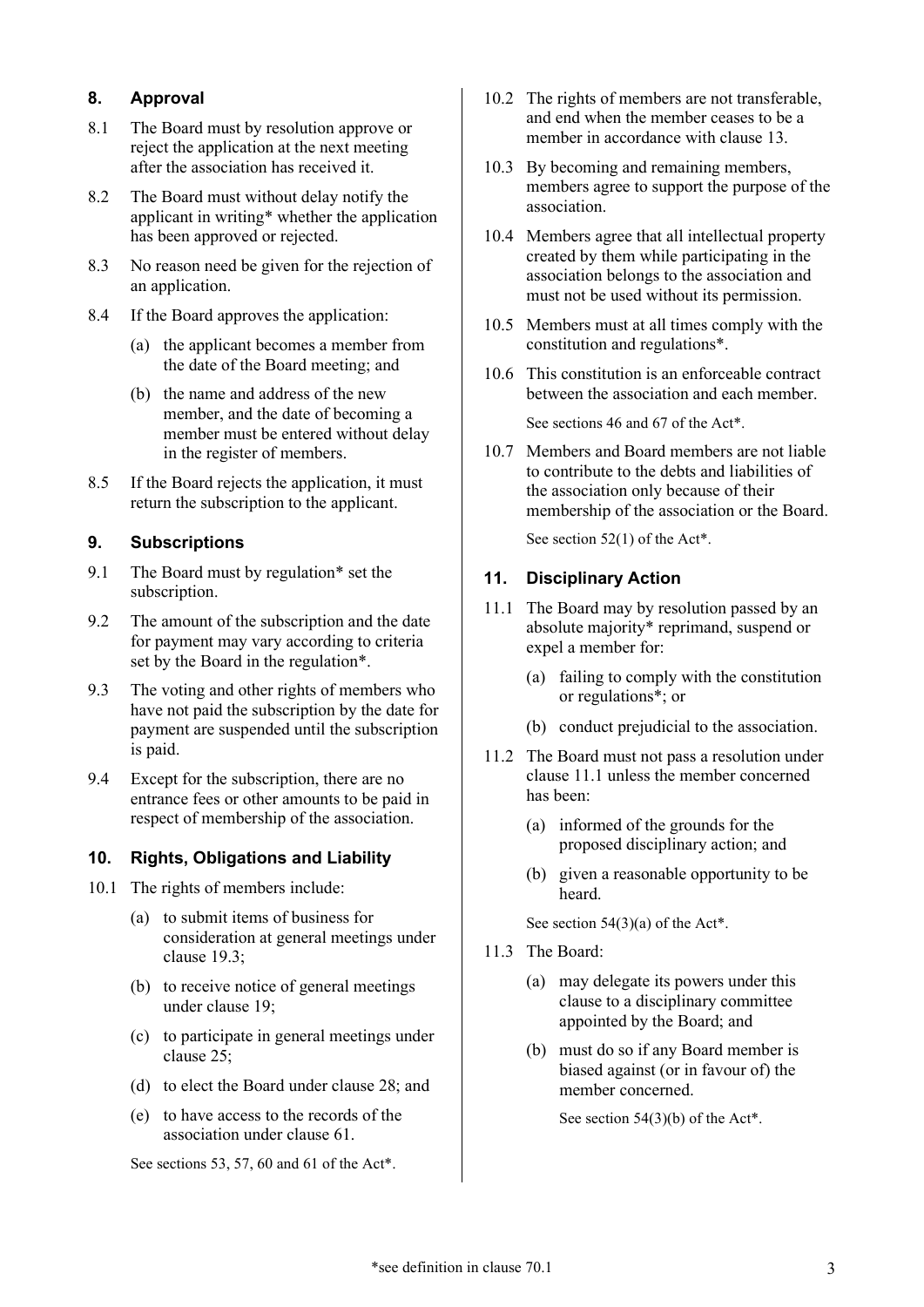- 11.4 The members of the disciplinary committee:
	- (a) need not be Board members or members of the association; but
	- (b) must not be biased against (or in favour of) the member concerned.

See section 54(3)(b) of th[e Act\\*](#page-17-2).

- 11.5 Clauses [11.1](#page-2-4) and [11.2](#page-2-5) apply to the disciplinary committee in the same way as the Board.
- 11.6 The disciplinary procedure under this clause must be completed as soon as is reasonably practicable.

See section  $54(3)(c)$  of the [Act\\*](#page-17-2).

11.7 The association must not take disciplinary action under this clause against a member who is involved in the grievance procedure under clause [15](#page-3-3) until the grievance procedure has been completed.

Compare section 55(4) of the [Act\\*](#page-17-2).

11.8 The association may not fine members.

# <span id="page-3-0"></span>**12. Resignation**

- 12.1 Members may resign in [writing\\*](#page-17-3) given to association.
- 12.2 Members whose subscriptions are more than 1 year in arrears are taken to have resigned.

# <span id="page-3-1"></span>**13. Cessation**

- 13.1 Members cease to be members on resignation, expulsion or ceasing to exist.
- 13.2 If a member ceases to be a member:
	- (a) the date of ceasing to be a member must be entered in the register of members; and
	- (b) the address and date of becoming a member of the former member must be removed from the register of members;

within 14 days.

See sections  $56(3)$  and  $56(4)$  of th[e Act\\*](#page-17-2).

# <span id="page-3-2"></span>**14. Register of Members**

- 14.1 The Board must ensure that a register is kept containing:
	- (a) in the case of current members:
		- (i) the name of the member,
		- (ii) the address for notices last given by the member, and
- (iii) the date of becoming a member; and
- (b) in the case of former members:
	- (i) the name of the member, and
	- (ii) the date of ceasing to be a member.

See section 56 of the [Act\\*](#page-17-2).

14.2 Members may inspect and obtain copies of the register in accordance with clause [61.](#page-14-2)

See section 57 of the [Act\\*](#page-17-2).

#### <span id="page-3-3"></span>**15. Grievance Procedure**

- 15.1 The grievance procedure in this clause applies to all internal disputes within the association.
- 15.2 The parties to the dispute must first attempt to resolve the dispute themselves.
- 15.3 If the parties are unable to resolve the dispute, the Board must appoint a conciliator and arbitrator (in this clause, "conciliator").
- 15.4 The conciliator:
	- (a) must not have a personal interest in the dispute;
	- (b) must not be biased in favour of or against any party;

See section 55(3)(b) of th[e Act\\*](#page-17-2).

- (c) may be a member or former member of the association; and
- (d) if possible, must be appointed with the agreement of all parties.
- 15.5 The conciliator must conduct a conciliation at which each party is given a reasonable opportunity to be heard.

See section 55(3)(a) of the [Act\\*](#page-17-2).

- 15.6 The parties must in good faith attempt to resolve the dispute by conciliation.
- 15.7 The conciliator may during, and must at the end of, the conciliation attempt to resolve the dispute by agreement between the parties.
- <span id="page-3-4"></span>15.8 If the conciliator is unable to resolve the dispute by agreement between the parties, the conciliator must determine the respective rights and obligations under this constitution of the parties and any other members.
- 15.9 A determination of a conciliator under clause [15.8](#page-3-4) is binding on the parties and all members.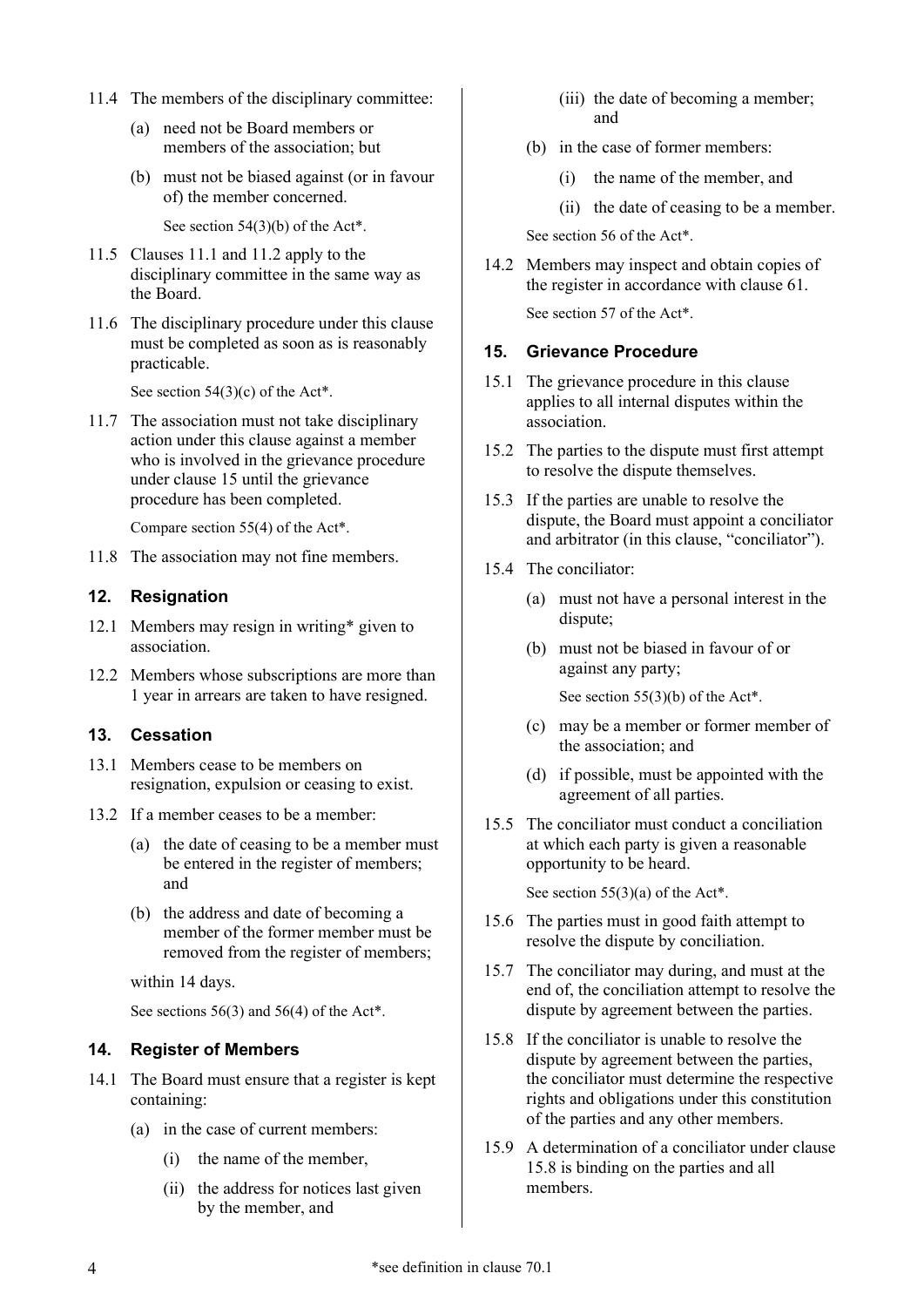15.10 A party may appoint another person to act on its behalf in the grievance procedure.

See section 55(2) of th[e Act\\*](#page-17-2).

15.11 A member who is the subject of a disciplinary procedure under clause [11](#page-2-3) must not initiate the grievance procedure under this clause until the disciplinary procedure has been completed.

See section 54(4) of th[e Act\\*](#page-17-2).

15.12 The State, Territory and Commonwealth Acts applying to commercial arbitrations do not apply to the grievance procedure in this clause.

# <span id="page-4-0"></span>**16. Life Members**

- 16.1 The Board may by resolution passed by an [absolute majority\\*](#page-16-4) award life membership of the association to any individual who has made a significant contribution to the association.
- 16.2 The Board may by [regulation\\*](#page-17-6) prescribe additional criteria for eligibility for life membership.
- <span id="page-4-1"></span>16.3 Clauses [7–](#page-1-7)[9](#page-2-1) do not apply to life members.

# **PART 4 – GENERAL MEETINGS**

# <span id="page-4-2"></span>**17. Annual General Meeting**

<span id="page-4-8"></span>17.1 The Board must [convene\\*](#page-17-7) an annual general meeting each year.

See section 63(1) of th[e Act\\*](#page-17-2).

17.2 The annual general meeting must be held within 5 months after the end of the association's financial year under clause [54.](#page-12-5)

See section 63(4) of th[e Act\\*](#page-17-2).

- <span id="page-4-6"></span><span id="page-4-4"></span>17.3 At the annual general meeting, the Board must submit to the members:
	- (a) the financial statements for the last financial year prepared in accordance with clause [56.4,](#page-12-9) and
	- (b) if required by clause  $58 -$  the accompanying review or audit report.

<span id="page-4-5"></span>See sections 94, 97 and 100 of the [Act\\*](#page-17-2).

- 17.4 The ordinary business of the annual general meeting is:
	- (a) to verify the minutes of:
		- (i) the last annual general meeting, and
- (ii) any special general meetings since the last annual general meeting;
- (b) to consider the annual report of the Board on the activities of the association during its last financial year;
- (c) to consider the financial statements and any accompanying review or audit report; and
- (d) to elect the Board in accordance with clause [28.](#page-7-2)
- 17.5 The annual general meeting may only consider other business of which notice has been given in accordance with clause  $19.2(c)$ .
- <span id="page-4-7"></span>17.6 At, or as soon as practicable after, the conclusion of the annual general meeting, a Board member must certify in the form approved by the [Registrar\\*](#page-17-8) that:
	- (a) the Board member attended the annual general meeting; and
	- (b) the financial statements were submitted to the members at the annual general meeting.

See sections 94(3), 97(3) and 100(3) of the [Act\\*](#page-17-2).

- <span id="page-4-9"></span>17.7 The Secretary must lodge with the [Registrar\\*](#page-17-8):
	- (a) an annual statement in the form approved by the [Registrar\\*](#page-17-8),
	- (b) the financial statements and any accompanying review or audit report, and
	- (c) a statement of the terms of any resolution passed at the annual general meeting concerning the financial statements,

within 1 month after the annual general meeting.

See section 102 of the [Act\\*](#page-17-2).

# <span id="page-4-3"></span>**18. Special General Meetings**

- 18.1 The Board may by resolution [convene\\*](#page-17-7) a special general meeting whenever it considers appropriate.
- 18.2 The Board must [convene\\*](#page-17-7) a special general meeting on the request in [writing\\*](#page-17-3) of at least 25% of members entitled to vote.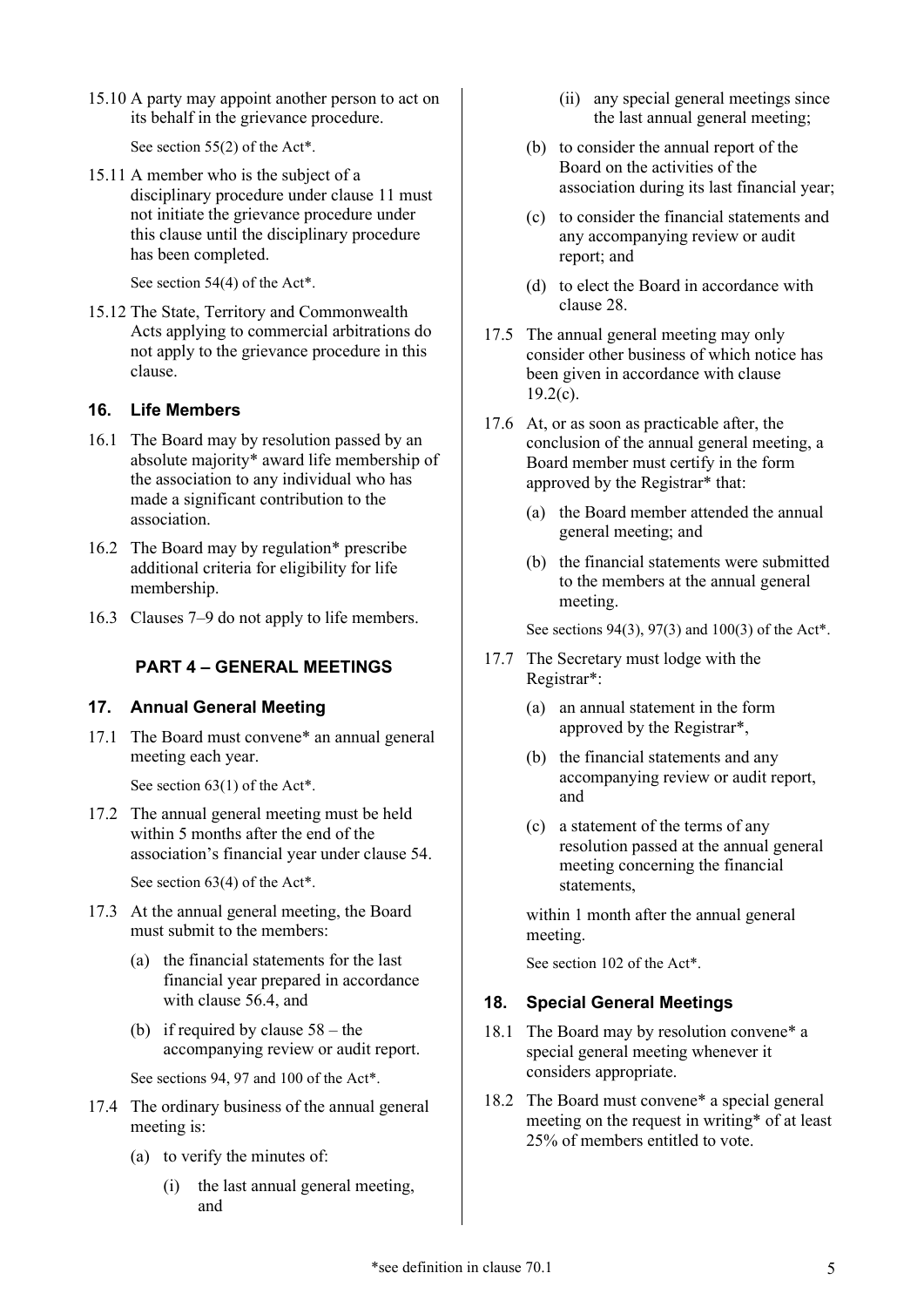- 18.3 The request:
	- (a) must state the business to be considered at the meeting, including any resolution to be proposed;
	- (b) may consist of multiple copies of the same document;
	- (c) must include the names, addresses and signatures of the members making the request; and
	- (d) must be given to the association.
- <span id="page-5-4"></span>18.4 If the Board does not arrange for the special general meeting to be held within 6 weeks of the request being made, the members making the request (or any of them) may [convene\\*](#page-17-7) the special general meeting.
- 18.5 A special general meeting convened by members under clause [18.4:](#page-5-4)
	- (a) must be held within 3 months of the original request having been made; and
	- (b) may only consider the business stated in the original request.
- 18.6 The association must reimburse all reasonable expenses incurred by the members convening a special general meeting under clause [18.4.](#page-5-4)
- 18.7 Special general meetings may only consider business of which notice has been given in accordance with clause [19.2\(c\).](#page-5-3)

#### <span id="page-5-0"></span>**19. Notice**

<span id="page-5-5"></span>19.1 At least 21 days notice in [writing\\*](#page-17-3) of general meetings must be given to each member entitled to vote.

See section 60 of the [Act\\*](#page-17-2).

- 19.2 The notice must state:
	- (a) the date, time and place (or places) of the meeting,

See section  $60(a)$  of the [Act\\*](#page-17-2).

- (b) if the meeting is to be held at more than 1 place – the technology that will be used,
- <span id="page-5-3"></span>(c) the general nature of each item of business to be considered, and
- (d) if a [special resolution\\*](#page-17-9) is to be proposed:
	- (i) the proposed resolution in full, and
	- (ii) the intention to propose the resolution as a [special resolution\\*](#page-17-9).

See section 64(3) of the [Act\\*](#page-17-2).

- <span id="page-5-2"></span>19.3 The notice must include under clause [19.2\(c\)](#page-5-3) any item of business that any member has requested in [writing\\*](#page-17-3) be considered at least 14 days before the notice is sent.
- 19.4 The notice must also include:
	- (a) a statement that members that are incorporated bodies may appoint a representative to attend, speak and vote on their behalf in accordance with clause [20,](#page-5-1)
	- (b) a statement that:
		- (i) all members may appoint a proxy to attend, speak and vote instead of the member in accordance with clause [21,](#page-6-0) and
		- (ii) proxies must be members of the association, and
	- (c) a copy of clauses [20](#page-5-1) and [21.](#page-6-0)
- 19.5 The notice may include forms of appointment for the purposes of clauses [20](#page-5-1) and [21,](#page-6-0) but members are not required to use the forms.
- 19.6 Despite clause [19.1,](#page-5-5) the accidental omission to give notice of the meeting to a member or members, or the non-receipt by a member or members of notice of the meeting does not invalidate the meeting.

# <span id="page-5-1"></span>**20. Representatives**

- 20.1 Members that are incorporated bodies may appoint individuals to represent them at general meetings.
- 20.2 Appointments of representatives must be:
	- (a) in [writing\\*](#page-17-3), naming the individual (or individuals, in order) appointed;
	- (b) sealed by, or [signed\\*](#page-17-5) on behalf of, the member making the appointment; and
	- (c) sent to the association or given to the chair of the meeting before the commencement of the meeting.
- <span id="page-5-6"></span>20.3 Representatives may exercise all the rights of members under this Part.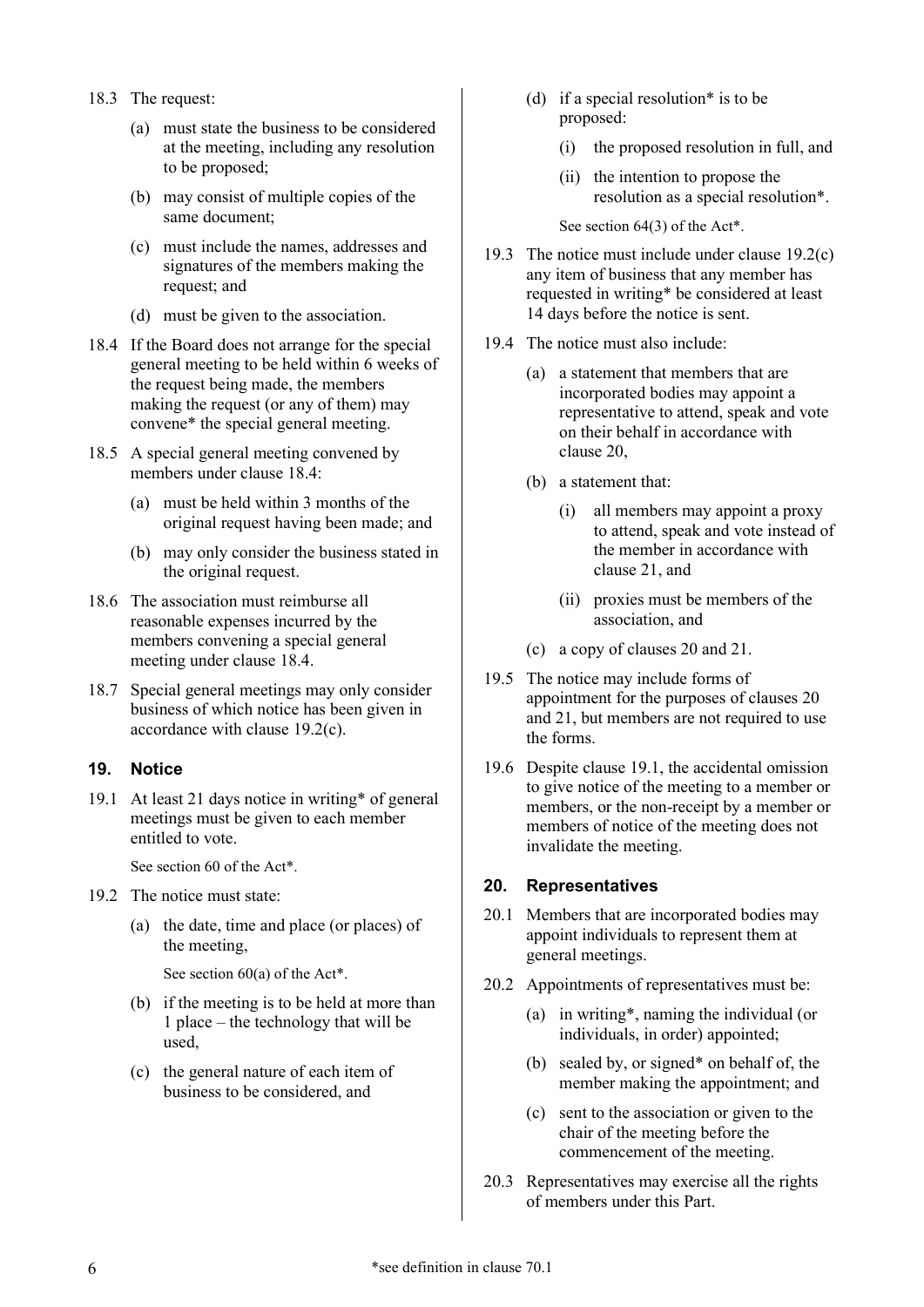# <span id="page-6-0"></span>**21. Proxies**

- 21.1 Members may only appoint other members as proxies.
- 21.2 Appointments of proxies must be:
	- (a) in [writing\\*](#page-17-3), naming the member (or members, in order) appointed;
	- (b) [signed\\*](#page-17-5) by the member making the appointment; and
	- (c) sent to the association or given to the chair of the meeting before the commencement of the meeting.

# <span id="page-6-1"></span>**22. Use of Technology**

22.1 General meetings may be held at more than 1 place, provided that the technology used enables each member present at all places the meeting is held to communicate clearly and simultaneously with every other such member.

See section 62(1) of th[e Act\\*](#page-17-2).

<span id="page-6-8"></span>22.2 A member participating in a general meeting using technology is taken to be present at the meeting.

See section 62(2) of th[e Act\\*](#page-17-2).

# <span id="page-6-2"></span>**23. Quorum**

- 23.1 The quorum for the consideration of the ordinary business of the annual general meeting is the presence in person or by representative of at least 10 members entitled to vote.
- 23.2 The quorum for the consideration of a proposed resolution (including a special resolution) recommended by the Board is the presence in person, by representative or by proxy of at least 10% of members entitled to vote.
- 23.3 The quorum for the consideration of all other business at general meetings is the presence in person, by representative or by proxy of at least 25% of members entitled to vote.
- 23.4 If a quorum is not present within 30 minutes from the time of the meeting of which notice has been given, the meeting must not proceed.

# <span id="page-6-3"></span>**24. Chairing**

- <span id="page-6-6"></span>24.1 The Chair is entitled to chair general meetings.
- <span id="page-6-7"></span>24.2 If the Chair is not present, or does not wish to chair the meeting, the Deputy Chair is entitled to chair.
- 24.3 If neither the Chair nor the Deputy Chair is present, or if neither wishes to chair the meeting, the meeting must elect another member to chair.
- 24.4 The chair of the meeting does not have a casting vote.

# <span id="page-6-4"></span>**25. Participation**

All members are entitled to attend and speak and vote at general meetings, except those whose rights have been suspended under clause [9.3](#page-2-6) or [11.1.](#page-2-4)

See section 61 of the [Act\\*](#page-17-2).

# <span id="page-6-5"></span>**26. Voting**

- 26.1 Each member has 1 vote.
- 26.2 Members may vote in person, by representative or by proxy.
- 26.3 Voting is by show of hands, unless a count is demanded.

Compare section 65(2) of the [Act\\*](#page-17-2).

26.4 Any member entitled to vote (including the chair of the meeting) may demand a count before or immediately after the declaration of the result on a show of hands.

Compare section 65(3) of the [Act\\*](#page-17-2).

- 26.5 If a count is demanded, the votes of each member must be counted, as directed by the chair of the meeting.
- 26.6 If an equal number of votes are cast for and against a motion or amendment, the chair of the meeting must declare the motion or amendment lost.
- 26.7 The declaration by the chair of the meeting of the result of the vote is conclusive evidence of that result.

Compare section 65(1) of the [Act\\*](#page-17-2).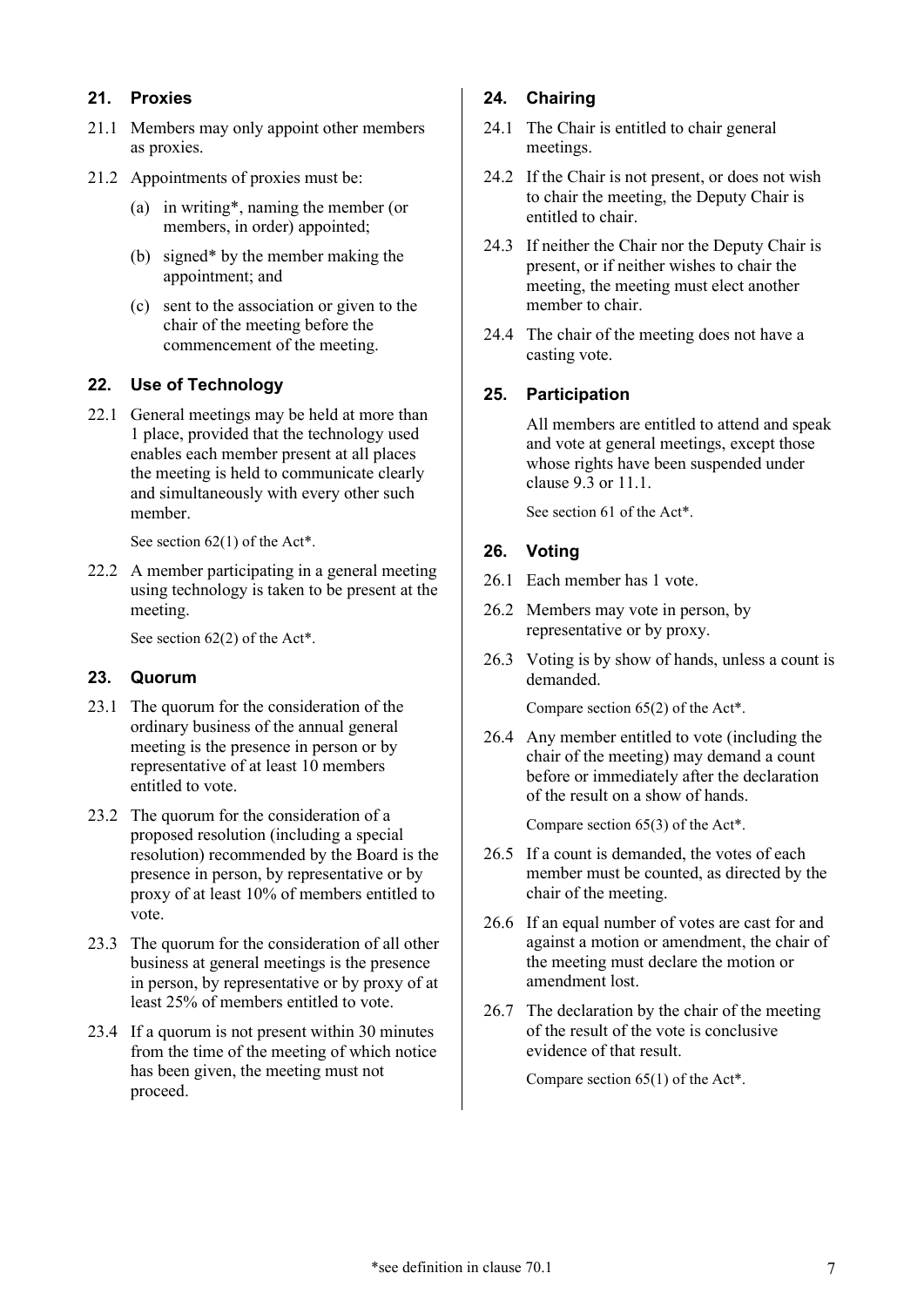# **PART 5 – THE BOARD**

#### <span id="page-7-1"></span><span id="page-7-0"></span>**27. Membership**

<span id="page-7-3"></span>27.1 The Board has:

- (a) a minimum of 6 members, and
- (b) a maximum of 9 members.
- <span id="page-7-12"></span>27.2 Each ordinary term of Board members is 3 years.
- 27.3 As far as possible, Board members must have staggered terms.
- <span id="page-7-5"></span>27.4 Depending on the total number of Board members under clause [27.1,](#page-7-3) each annual general meeting must elect under clause [28.1\(a\):](#page-7-4)
	- (a) a minimum of 2 Board members, and
	- (b) a maximum of 3 Board members,

for ordinary terms.

- 27.5 Subject to clause [27.1,](#page-7-3) the Board may by resolution passed by an [absolute majority\\*](#page-16-4) increase or reduce the number of Board member positions.
- <span id="page-7-13"></span>27.6 If the Board increases the number of Board member positions:
	- (a) the Board may fill any new positions as a casual vacancy under clause [30.7](#page-9-6) until the next annual general meeting;
	- (b) the Board must fix the initial term of any new positions from the next annual general meeting at 3, 2 or 1 years so as to continue to comply with clause [27.4;](#page-7-5) and
	- (c) the next annual general meeting must elect under clauses [28.1\(b\)–](#page-7-6)[28.1\(d\)](#page-7-7) any new positions for their initial term.
- <span id="page-7-8"></span>27.7 If the Board reduces the number of Board member positions:
	- (a) the term of any current Board member is not affected; and
	- (b) the Board must continue to comply with clause [27.4.](#page-7-5)

#### <span id="page-7-2"></span>**28. Election**

- <span id="page-7-9"></span><span id="page-7-6"></span><span id="page-7-4"></span>28.1 At the annual general meeting there must be separate elections for:
	- (a) all of the ordinary terms under clause [27.4,](#page-7-5)
	- (b) any initial term of 3 years under clause  $27.6(c)$ ,
	- (c) any initial term of 2 years under clause  $27.6(c)$ , and
	- (d) any initial term of 1 year under clause  $27.6(c)$ .
- <span id="page-7-7"></span>28.2 The notice of each annual general meeting must include a call for nominations for each of the terms required to be elected under clause [28.1.](#page-7-9)
- <span id="page-7-14"></span>28.3 Only individuals who:
	- (a) are members of the association entitled to vote at the annual general meeting; and
	- (b) are not employees of the association;

are eligible:

- (c) to be elected as Board members; and
- (d) to nominate candidates and second nominations.
- <span id="page-7-10"></span>28.4 Nominations must be in [writing\\*](#page-17-3) [signed\\*](#page-17-5) by:
	- (a) the nominator and seconder, and
	- (b) the candidate, consenting to the nomination.
- <span id="page-7-11"></span>28.5 If any initial terms are to be elected under clause [28.1:](#page-7-9)
	- (a) there must be a separate nomination for each term; and
	- (b) the nomination must state which term the nomination is for.
- 28.6 The Board may by [regulation\\*](#page-17-6) prescribe a nomination form for the purposes of clauses [28.5](#page-7-10) and [28.6,](#page-7-11) in which case nominations must be in the prescribed form.
- 28.7 Nominations must be received by the association no later than 4.00 p.m. 1 week before the annual general meeting.
- 28.8 If the number of nominations for a particular term equals the number of positions to be elected for that term, the chair of the annual general meeting must declare those candidates elected for that term.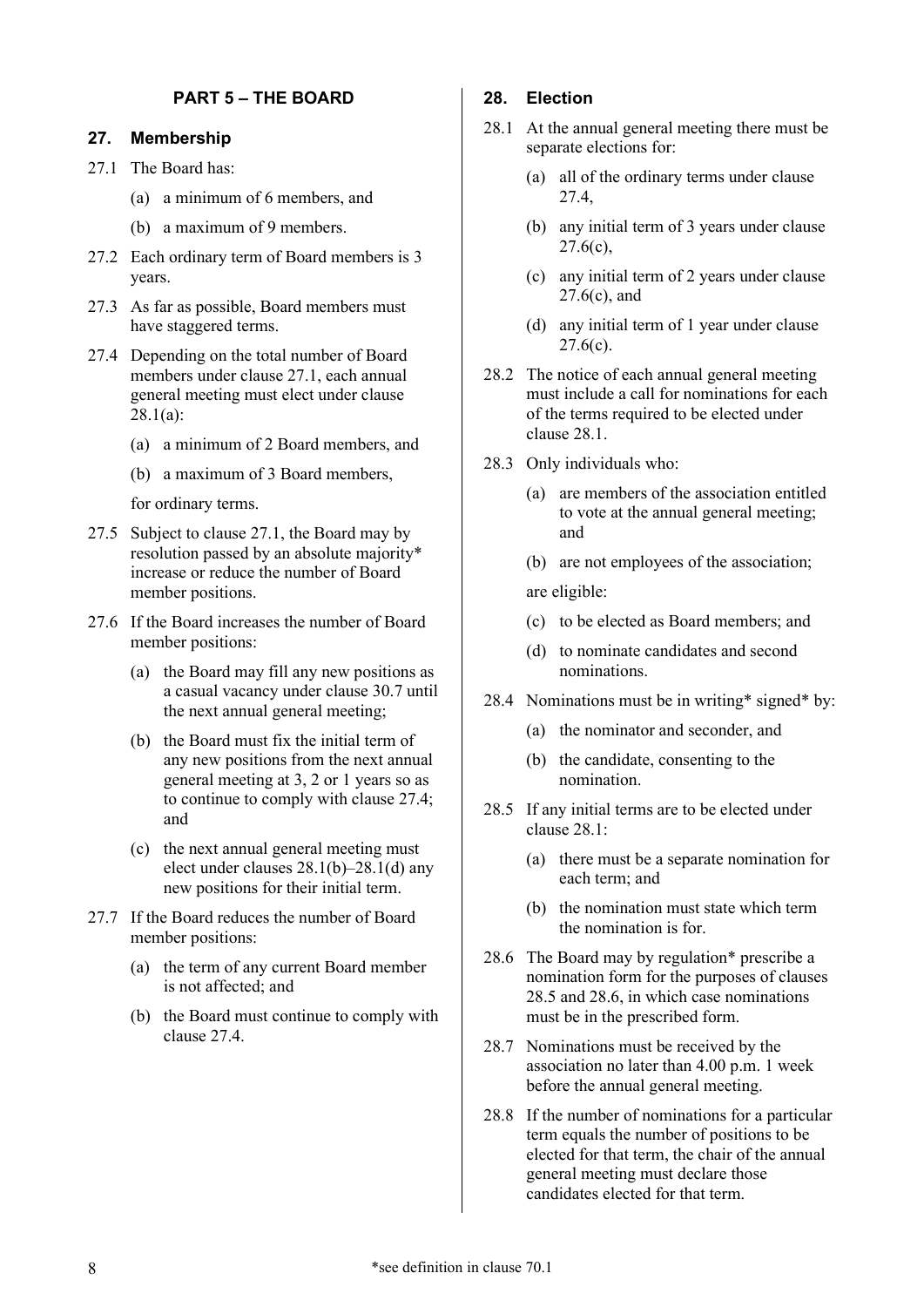- 28.9 If there are more nominations for a particular term than positions to be elected for that term, a ballot for that term must be held at the annual general meeting in accordance with claus[e 29.](#page-8-0)
- 28.10 If there are fewer nominations for a particular term than positions to be elected for that term, the chair of the annual general meeting must declare any candidate who has nominated for that term elected for that term, and the Board must fill the remaining vacancy or vacancies in accordance with clause [30.7.](#page-9-6)

#### <span id="page-8-0"></span>**29. Ballot**

- 29.1 The chair of the meeting must appoint a returning officer to conduct the ballot (who may be the chair of the meeting).
- 29.2 The candidates may each make a short speech in support of their election.
- 29.3 The election must be by secret ballot.
- 29.4 There must be a separate ballot for each term in the order listed in clause [28.1.](#page-7-9)
- 29.5 The returning officer must give:
	- (a) each member present in person or by representative, and
	- (b) each proxy appointed by a member,

a ballot paper for each ballot with the names of the candidates listed in an order decided by lot.

- 29.6 Voters must cross off the names of those candidates they do not wish to vote for, leaving the names of those candidates they do wish to vote for.
- <span id="page-8-2"></span>29.7 Voters must cross off sufficient names so that the number of candidates whose names have not been crossed off is no more than the number of positions to be elected.
- 29.8 Ballot papers that do not comply with clause [29.7](#page-8-2) are informal.
- 29.9 Each formal ballot paper where the name of a candidate has not been crossed off counts as 1 vote for that candidate.
- 29.10 The returning officer must declare elected to the number of positions to be elected the candidates who receive the most votes, subject to clause [29.11.](#page-8-3)
- <span id="page-8-3"></span>29.11 If 2 or more candidates receive the same number of votes, and not all of those candidates are to be elected, the returning officer must decide by lot which is or are to be elected.
- 29.12 If a candidate is elected for a particular term, any nominations of that candidate for other terms lapse.

#### <span id="page-8-1"></span>**30. Term of Office**

- 30.1 In clause[s 27](#page-7-1) and [28,](#page-7-2) "year" means the period of approximately 1 year:
	- (a) from the end of the annual general meeting at which a Board member is elected,
	- (b) until the end of the next annual general meeting after they are elected.
- 30.2 Board members hold office for each ordinary term under clause [27.2](#page-7-12) or initial term under clause [27.6\(b\),](#page-7-13) subject to clauses [30.3](#page-8-4)[–30.6.](#page-9-7)
- <span id="page-8-4"></span>30.3 Board members may be re-elected.
- <span id="page-8-5"></span>30.4 Board members may resign in [writing\\*](#page-17-3) given to the association.

See section 78(2)(a) of the [Act\\*](#page-17-2).

- 30.5 Board members cease to be Board members if they:
	- (a) cease to be members of the association;
	- (b) become an employee of the association;
	- (c) fail to attend 3 consecutive Board meetings without leave of absence under clause [50;](#page-12-0)
	- (d) become insolvent under administration;

See section 38 of the Victorian *Interpretation of Legislation Act 1984*.

- (e) become a represented person under the Victorian *Guardianship and Administration Act 2019*; or
- (f) are disqualified under the Commonwealth *Corporations Act 2001*, the Commonwealth *Corporations (Aboriginal and Torres Strait Islander) Act 2006* or the *Co-operatives National Law (Victoria)*.

See section 78(2) of the [Act\\*](#page-17-2).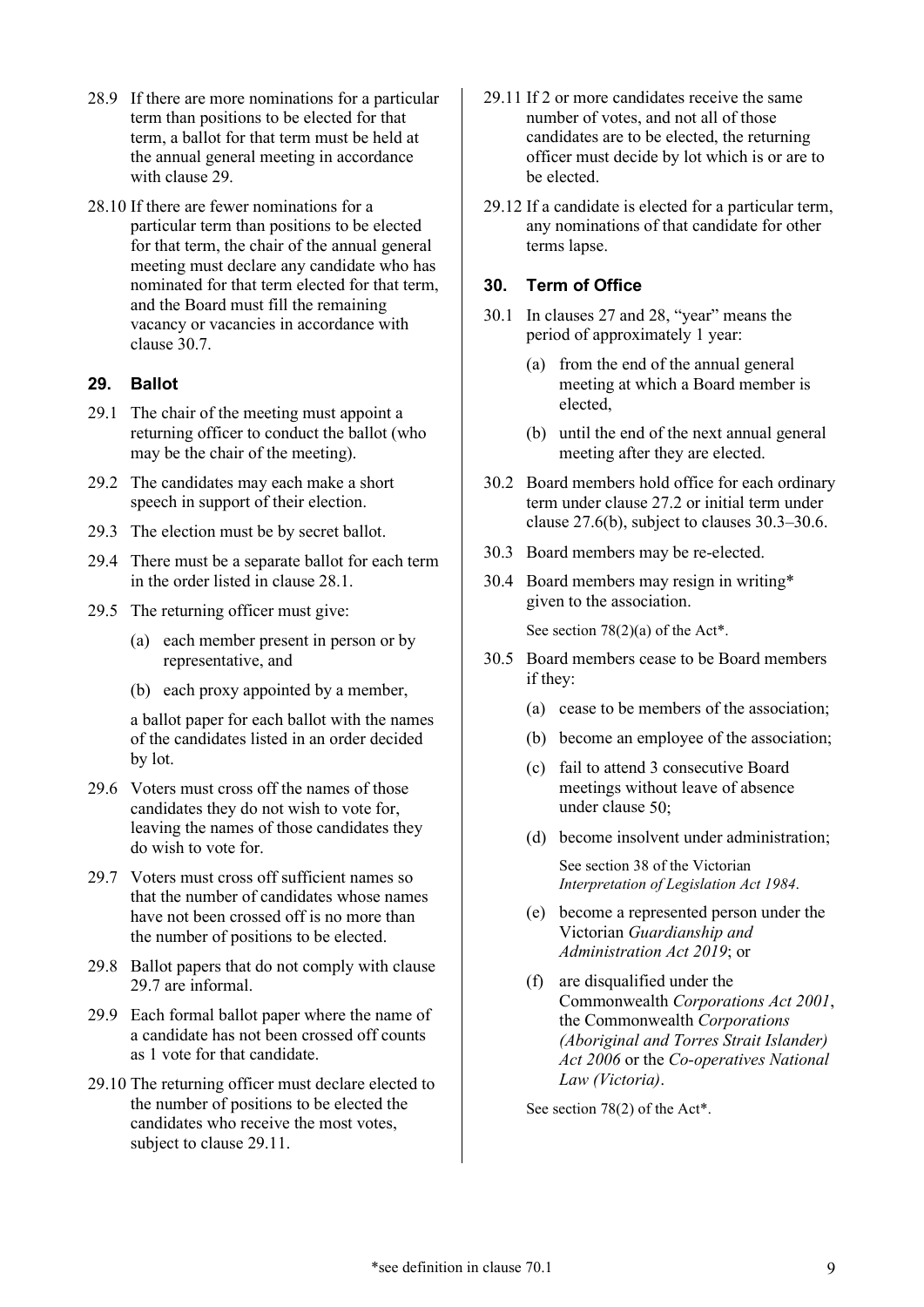- <span id="page-9-8"></span><span id="page-9-7"></span>30.6 A general meeting may by resolution passed by a simple majority:
	- (a) remove any Board member; and
	- (b) fill the resulting vacancy.

<span id="page-9-9"></span>Compare section 78(2)(b) of the [Act\\*](#page-17-2).

- <span id="page-9-6"></span>30.7 If there is a vacancy in its membership (including a vacancy in accordance with clause [30.6\(a\)](#page-9-8) not filled under clause [30.6\(b\)\)](#page-9-9), the Board may appoint an individual who would be eligible to be elected under clause [28.3](#page-7-14) to fill the vacancy for the remainder of the term of office.
- 30.8 The Board may continue to act despite any vacancy in its membership.
- 30.9 Even if it is subsequently found that a person who has acted as a Board member was not properly elected or appointed, the validity of:
	- (a) the acts of that person as a Board member, and
	- (b) decisions of Board meetings in which that person has participated,

is not affected.

# <span id="page-9-0"></span>**31. Notification to ACNC**

If a person becomes or ceases to be a Board member, the association must notify the Australian Charities and Not-for-profits Commission in the approved form:

- (a) if the revenue of the association for the financial year is \$250,000 or more – within 28 days; or
- (b) if the revenue of the association for the financial year is less than \$250,000 – within 60 days.

See section 65-5 of the Commonwealth *Australian Charities and Not-for-profits Commission Act 2012*.

# <span id="page-9-1"></span>**32. Responsibility and Powers**

- <span id="page-9-14"></span>32.1 The Board is responsible for both the governance and management of the association.
- <span id="page-9-10"></span>32.2 The Board must by [regulation\\*](#page-17-6) delegate the management of the association to the Chief Executive Officer.
- <span id="page-9-12"></span>32.3 The Board may exercise all powers of the association on its behalf.
- <span id="page-9-13"></span>32.4 The Board may delegate its powers as it considers appropriate.
- 32.5 No delegation by the Board under this clause limits the duties and liability of each Board member.

# <span id="page-9-2"></span>**33. Committees**

The Board may establish committees with such membership and terms of reference as it considers appropriate.

# <span id="page-9-3"></span>**34. Regulations**

- 34.1 The Board may by resolution passed by an [absolute majority\\*](#page-16-4) make regulations to give effect to this constitution.
- 34.2 Members must at all times comply with the regulations as if they formed part of this constitution.

# <span id="page-9-4"></span>**35. Public Statements**

- <span id="page-9-11"></span>35.1 The Board may by [regulation\\*](#page-17-6) or resolution authorise the Chief Executive Officer, a Board member or other person to make public statements on behalf of the association.
- 35.2 No person may make any public statement on behalf of the association unless authorised by the Board.

# <span id="page-9-5"></span>**36. Duties**

- 36.1 Board members must exercise their powers and discharge their duties:
	- (a) in good faith in the best interests of the association; and
	- (b) for a proper purpose.

See section 85 of the [Act\\*](#page-17-2).

36.2 Board members must exercise their powers and discharge their duties with reasonable care and diligence.

See section 84 of the [Act\\*](#page-17-2).

- 36.3 Board members and former Board members must not make improper use of:
	- (a) their position, or
	- (b) information acquired by virtue of holding their position,

so as:

(c) to gain an advantage for themself or any other person; or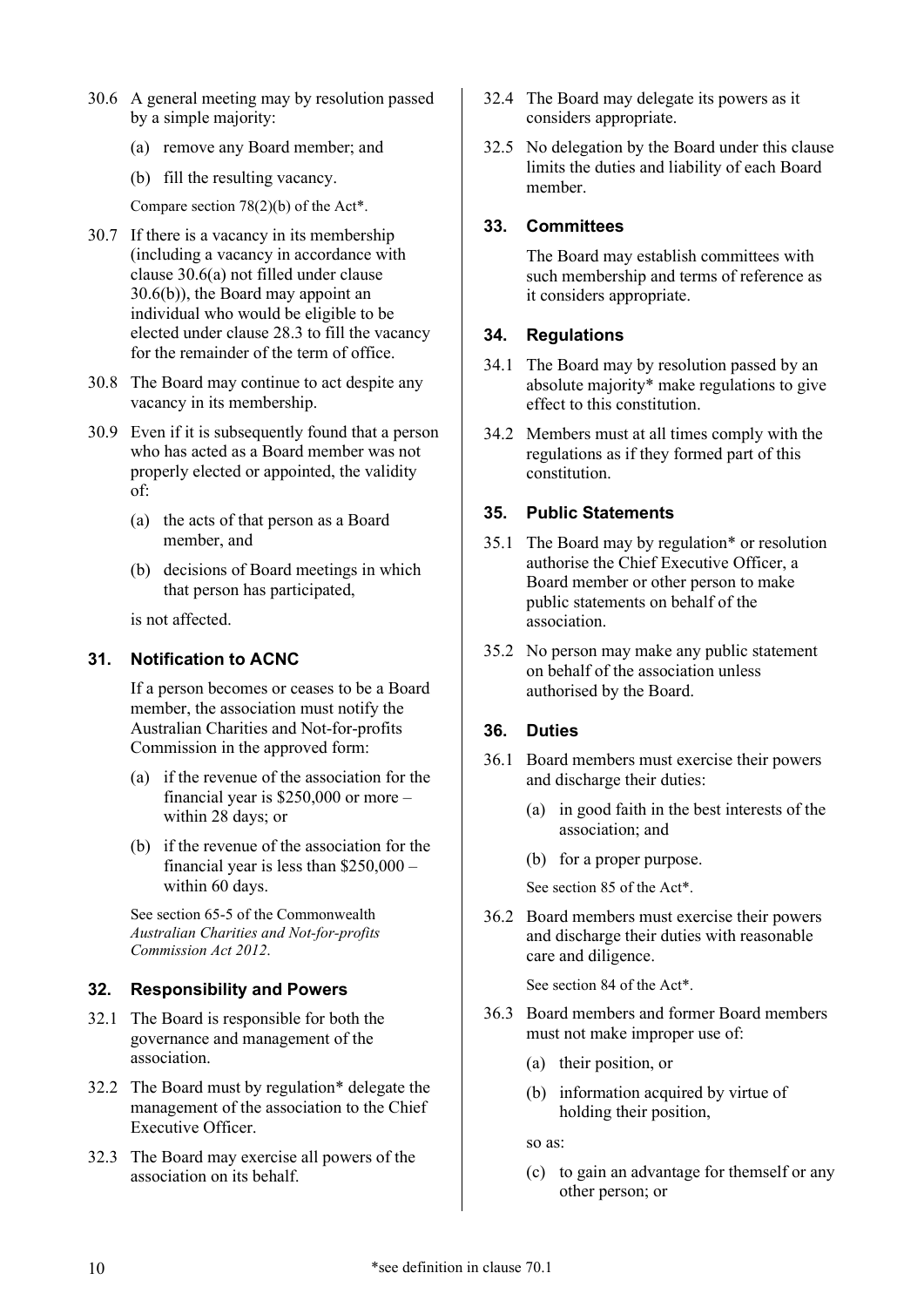(d) to cause detriment to the association.

See section 83 of the [Act\\*](#page-17-2).

#### <span id="page-10-0"></span>**37. Remuneration**

The Board may by [regulation\\*](#page-17-6) set reasonable remuneration to be paid to Board members in that capacity, including reimbursement for expenses.

# <span id="page-10-1"></span>**38. Indemnity**

The association indemnifies Board members against any liability incurred in good faith by them in the course of performing their duties.

<span id="page-10-2"></span>See section 87 of the [Act\\*](#page-17-2).

# **PART 6 – OFFICE-BEARERS**

# <span id="page-10-3"></span>**39. Positions**

The office-bearers of the association are:

- <span id="page-10-10"></span>(a) the Chair,
- <span id="page-10-11"></span>(b) the Deputy Chair,
- <span id="page-10-14"></span>(c) the Treasurer, and
- (d) the Secretary.

# <span id="page-10-13"></span><span id="page-10-4"></span>**40. Election**

- 40.1 The Board must at its first meeting after the annual general meeting each year elect the office-bearers (other than the Secretary) from among the Board members.
- 40.2 Office-bearers may be re-elected.

# <span id="page-10-5"></span>**41. Term of Office**

- 41.1 Office-bearers hold office from the time of their election until their successor is elected, subject to clauses [41.2](#page-10-7)[–41.5.](#page-10-8)
- <span id="page-10-7"></span>41.2 Office-bearers may resign in [writing\\*](#page-17-3) given to the Board.
- 41.3 Office-bearers who cease to be Board members, other than by the expiry of their term of office, cease to be office-bearers.
- <span id="page-10-12"></span>41.4 Office-bearers may be removed by resolution of the Board passed by an [absolute majority\\*](#page-16-4).
- <span id="page-10-8"></span>41.5 The Board must as soon as practicable fill vacancies in office-bearer positions for the remainder of the term.
- 41.6 This clause does not apply to the Secretary.

# <span id="page-10-6"></span>**42. Secretary**

- 42.1 The Board must by resolution appoint the Chief Executive Officer or another senior employee as the Secretary of the association.
- 42.2 The Secretary is the secretary of the association for the purposes of the [Act\\*](#page-17-2).
- 42.3 The Secretary must notify the [Registrar\\*](#page-17-8) of:
	- (a) their appointment, and
	- (b) any change of address,

within 14 days.

See sections 74 and 74A of th[e Act\\*](#page-17-2).

42.4 The Secretary whose appointment was last notified to the [Registrar\\*](#page-17-8) remains the secretary of the association in some circumstances under the [Act\\*](#page-17-2) until the appointment of a new Secretary is notified.

See section 215 of the [Act\\*](#page-17-2).

42.5 The Secretary may resign in [writing\\*](#page-17-3) given to the Board.

See section 78(2)(a) of the [Act\\*](#page-17-2).

- 42.6 The Secretary ceases to be the Secretary if they:
	- (a) become insolvent under administration;

See section 38 of the Victorian *Interpretation of Legislation Act 1984*.

- (b) become a represented person under the Victorian *Guardianship and Administration Act 2019*;
- (c) are disqualified under the Commonwealth *Corporations Act 2001*, the Commonwealth *Corporations (Aboriginal and Torres Strait Islander) Act 2006* or the *Co-operatives National Law (Victoria)*; or
- (d) cease to reside in Australia.

See section 78(2) of the [Act\\*](#page-17-2).

- 42.7 A general meeting may by resolution passed by a simple majority:
	- (a) remove the Secretary; and
	- (b) fill the resulting vacancy.

<span id="page-10-9"></span>Compare section 78(2)(b) of th[e Act\\*](#page-17-2).

42.8 The Board must fill any vacancy in the position of Secretary within 14 days (except for a vacancy already filled under clause [42.7\(b\)\)](#page-10-9).

See section 73 of the [Act\\*](#page-17-2).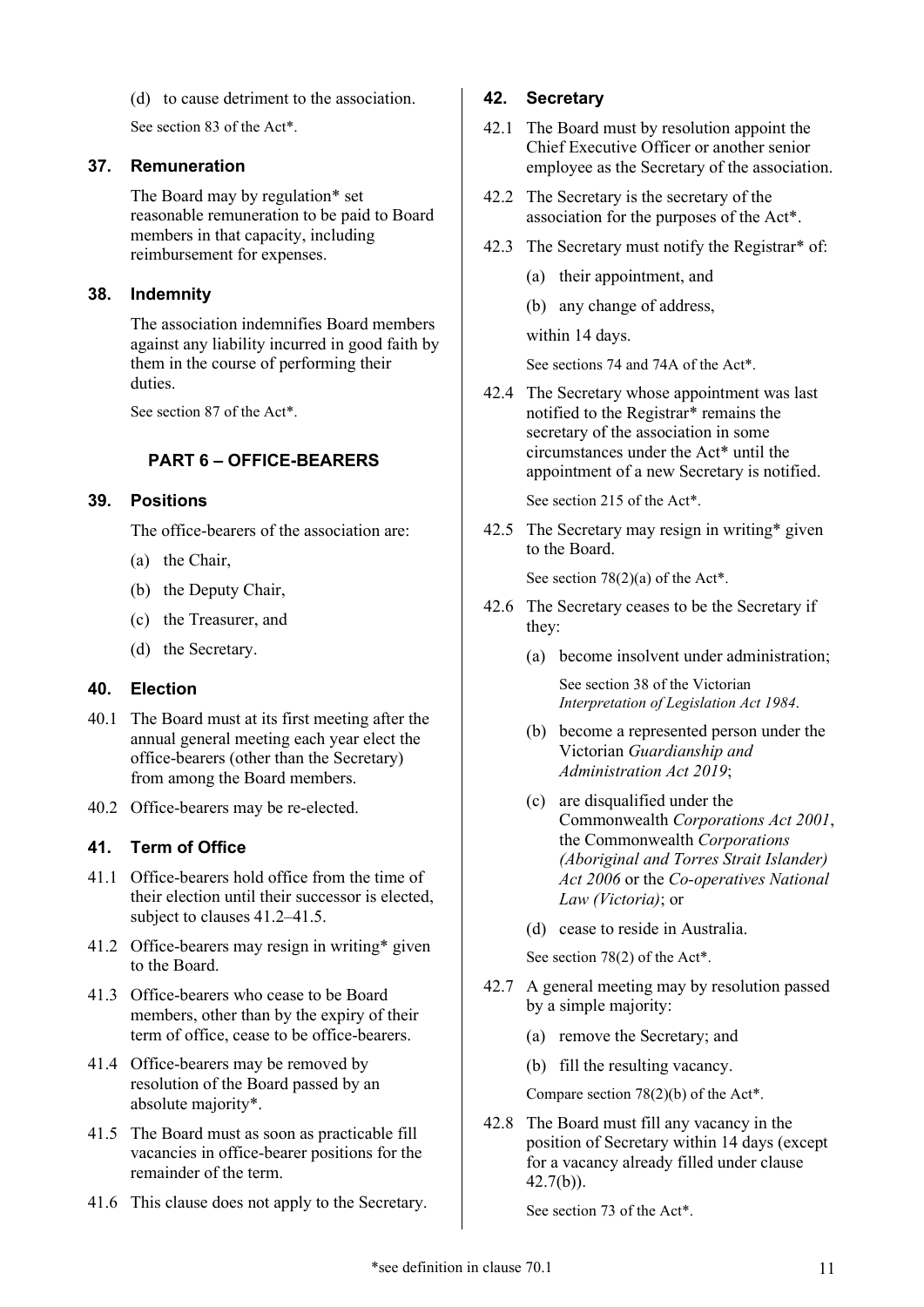# **PART 7 – BOARD MEETINGS**

# <span id="page-11-1"></span><span id="page-11-0"></span>**43. Convening**

- <span id="page-11-15"></span>43.1 The Secretary, Chair or any other 3 Board members may [convene\\*](#page-17-7) a Board meeting.
- 43.2 Ordinary Board meetings must be held at least 6 times each year.
- 43.3 At its first meeting each year the Board must by resolution set the dates, times and places of ordinary Board meetings for that year.
- 43.4 The Board may by resolution subsequently change the dates, times and places of ordinary meetings.

# <span id="page-11-2"></span>**44. Notice**

- <span id="page-11-9"></span>44.1 Each Board member must be given at least 7 days notice in [writing\\*](#page-17-3) of Board meetings, subject to clause [44.4.](#page-11-8)
- 44.2 Notice may be given of more than 1 Board meeting at the same time.
- 44.3 The notice must state the date, time and place (or places) of the meeting, but need not include the business to be considered.
- <span id="page-11-10"></span><span id="page-11-8"></span>44.4 In cases of urgency a meeting may be held without the notice required by clause [44.1,](#page-11-9) provided that:
	- (a) as much notice as practicable is given to each Board member by the quickest practicable means; and
	- (b) resolutions may only be passed by an [absolute majority\\*](#page-16-4).

# <span id="page-11-3"></span>**45. Use of Technology**

<span id="page-11-11"></span>45.1 Board meetings may be held at more than 1 place, provided that the technology used enables each Board member present at all places the meeting is held to communicate clearly and simultaneously with every other such Board member.

See section 79(1) of th[e Act\\*](#page-17-2).

- 45.2 Without limiting clauses [44.4\(a\)](#page-11-10) and [45.1,](#page-11-11) Board meetings may be [convened](#page-17-7)\* and held by telephone.
- <span id="page-11-14"></span>45.3 A Board member participating in a Board meeting using technology is taken to be present in person at the meeting.

See section 79(2) of th[e Act\\*](#page-17-2).

# <span id="page-11-4"></span>**46. Quorum**

The quorum for Board meetings is the presence in person of a majority of Board members at the time.

# <span id="page-11-5"></span>**47. Chairing**

- <span id="page-11-16"></span>47.1 The Chair is entitled to chair Board meetings.
- <span id="page-11-17"></span>47.2 If the Chair is not present, or does not wish to chair the meeting, the Deputy Chair is entitled to chair.
- 47.3 If neither the Chair nor the Deputy Chair is present, or if neither wishes to chair the meeting, the Board must elect another Board member to chair.
- 47.4 The chair of the meeting does not have a casting vote.

# <span id="page-11-6"></span>**48. Voting**

- 48.1 Each Board member has 1 vote.
- <span id="page-11-18"></span>48.2 There is no voting by proxy.
- 48.3 If an equal number of votes are cast for and against a motion or amendment, the chair of the meeting must declare the motion or amendment lost.

# <span id="page-11-7"></span>**49. Conflict of Interest**

- <span id="page-11-12"></span>49.1 Board members who have a material personal interest in a matter that is being considered at a Board meeting must:
	- (a) disclose the nature and extent of their interest:
		- (i) to the Board as soon as they become aware of the interest; and
		- (ii) at the next general meeting;
	- (b) not be present while the matter is being considered at the meeting; and
	- (c) not vote on the matter.

<span id="page-11-13"></span>See sections 80 and 81 of the [Act\\*](#page-17-2).

- 49.2 Clause [49.1](#page-11-12) does not apply to material personal interests that:
	- (a) exist only because the Board member belongs to a class of persons for whose benefit the association is established; or
	- (b) the Board member has in common with all or a substantial proportion of the members of the association.

See sections 80 and 81 of the [Act\\*](#page-17-2).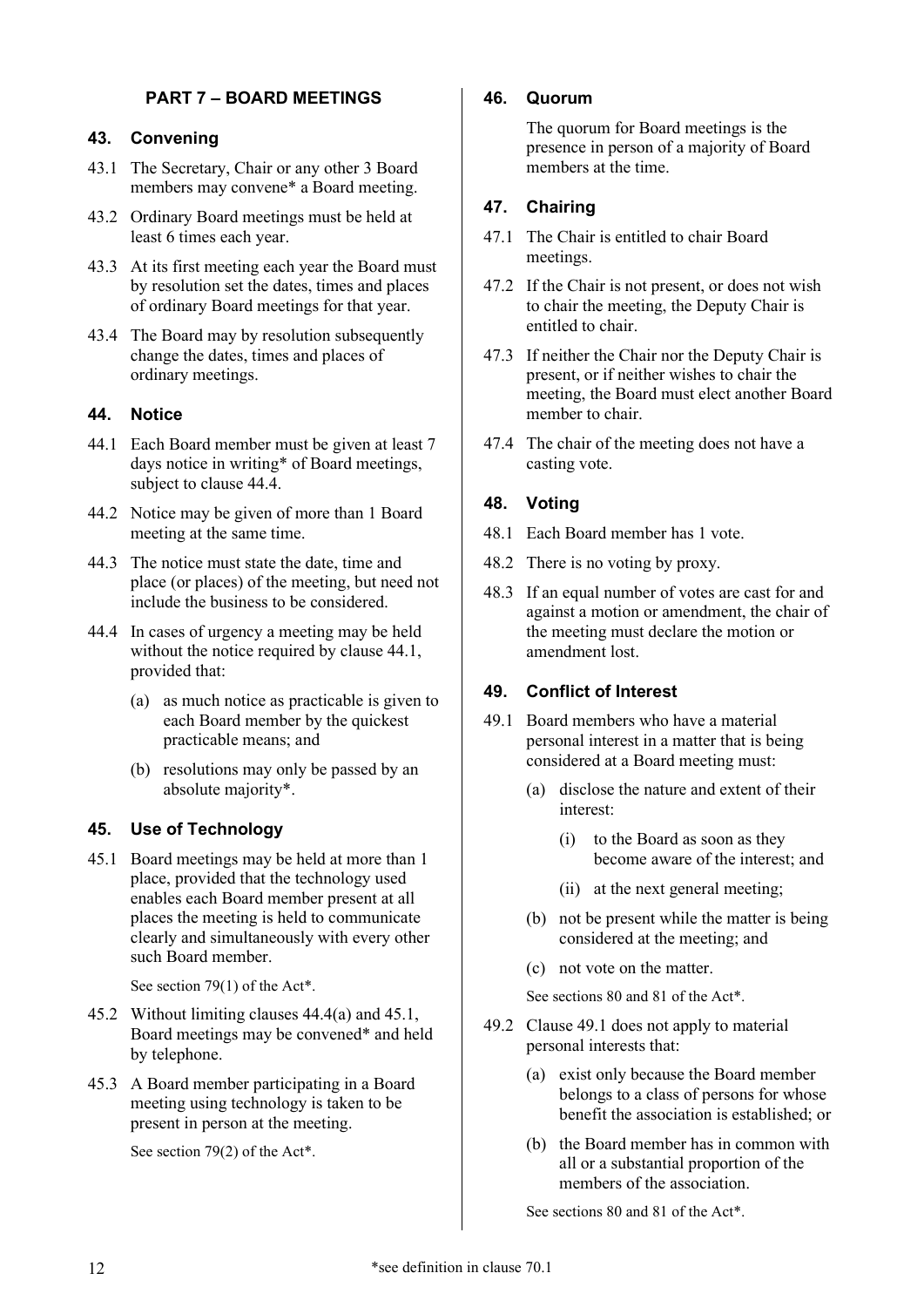# <span id="page-12-0"></span>**50. Leave of Absence**

- 50.1 The Board may by resolution grant Board members leave of absence from Board meetings for up to 3 months.
- 50.2 The Board may not grant leave of absence retrospectively unless it is satisfied that it was not feasible for the Board member concerned to seek leave of absence in advance.

# <span id="page-12-1"></span>**51. Resolutions without Meeting**

- <span id="page-12-10"></span>51.1 A resolution agreed to in [writing\\*](#page-17-3) by all Board members has the same effect as a resolution passed at a Board meeting.
- 51.2 In clause [51.1,](#page-12-10) "all Board members" does not include those Board members who:
	- (a) would be prohibited by clause [49.1\(c\)](#page-11-13) from voting on the matter at a Board meeting; or
	- (b) have leave of absence from Board meetings under clause [50.](#page-12-0)

# <span id="page-12-2"></span>**PART 8 – FINANCIAL AND LEGAL**

# <span id="page-12-3"></span>**52. Chief Executive Officer**

- 52.1 The Board must appoint a Chief Executive Officer of the association.
- 52.2 The Chief Executive Officer is responsible to the Board for the management of the association.

# <span id="page-12-4"></span>**53. Sources of Funds**

The funds of the association may be derived from subscriptions, donations, fund-raising activities, grants, interest and any other sources approved by the Board.

# <span id="page-12-5"></span>**54. Financial Year**

The financial year of the association is from 1 July to 30 June, unless the Board by [regulation\\*](#page-17-6) adopts a different financial year.

# <span id="page-12-6"></span>**55. Management of Funds**

- 55.1 The Board is responsible for the management of the funds of the association.
- <span id="page-12-13"></span>55.2 The association must keep financial records that:
	- (a) correctly record and explain its transactions and financial position and performance; and

(b) would enable true and fair financial statements to be prepared in accordance with clause [56.4.](#page-12-9)

See section 89(1) of the [Act\\*](#page-17-2).

55.3 All money received by or on behalf of the association must be deposited without delay into a bank account in the name of the association.

# <span id="page-12-7"></span>**56. Payments**

- <span id="page-12-11"></span>56.1 All payments by the association must be:
	- (a) specifically authorised in [writing\\*](#page-17-3), and
	- (b) in the case of cheques signed,

by at least 2 persons nominated by the Board by [regulation\\*](#page-17-6) or resolution.

- 56.2 The Board may nominate a list of individuals or positions for the purposes of clause [56.1.](#page-12-11)
- 56.3 Signatories must not sign cheques until the payee and amount have been written in.
- <span id="page-12-9"></span>56.4 This clause does not apply to credit card and petty cash payments where the amount is within limits set by the Board by [regulation\\*](#page-17-6) or resolution.

# <span id="page-12-8"></span>**57. Financial Statements**

- <span id="page-12-12"></span>57.1 In this clause and clause [58:](#page-13-0)
	- (a) "tier one association" means an incorporated association that has a total revenue of less than \$250,000;
	- (b) "tier two association" means an incorporated association that has a total revenue of between \$250,000 and \$1 million;
	- (c) "tier three association" means an incorporated association that has a total revenue of more than \$1 million; and
	- (d) "total revenue" means the total income of the incorporated association during its last financial year from all the activities of the association before any expenses, including the cost to the association of goods sold by it, are deducted.

See section 90 of the [Act\\*](#page-17-2).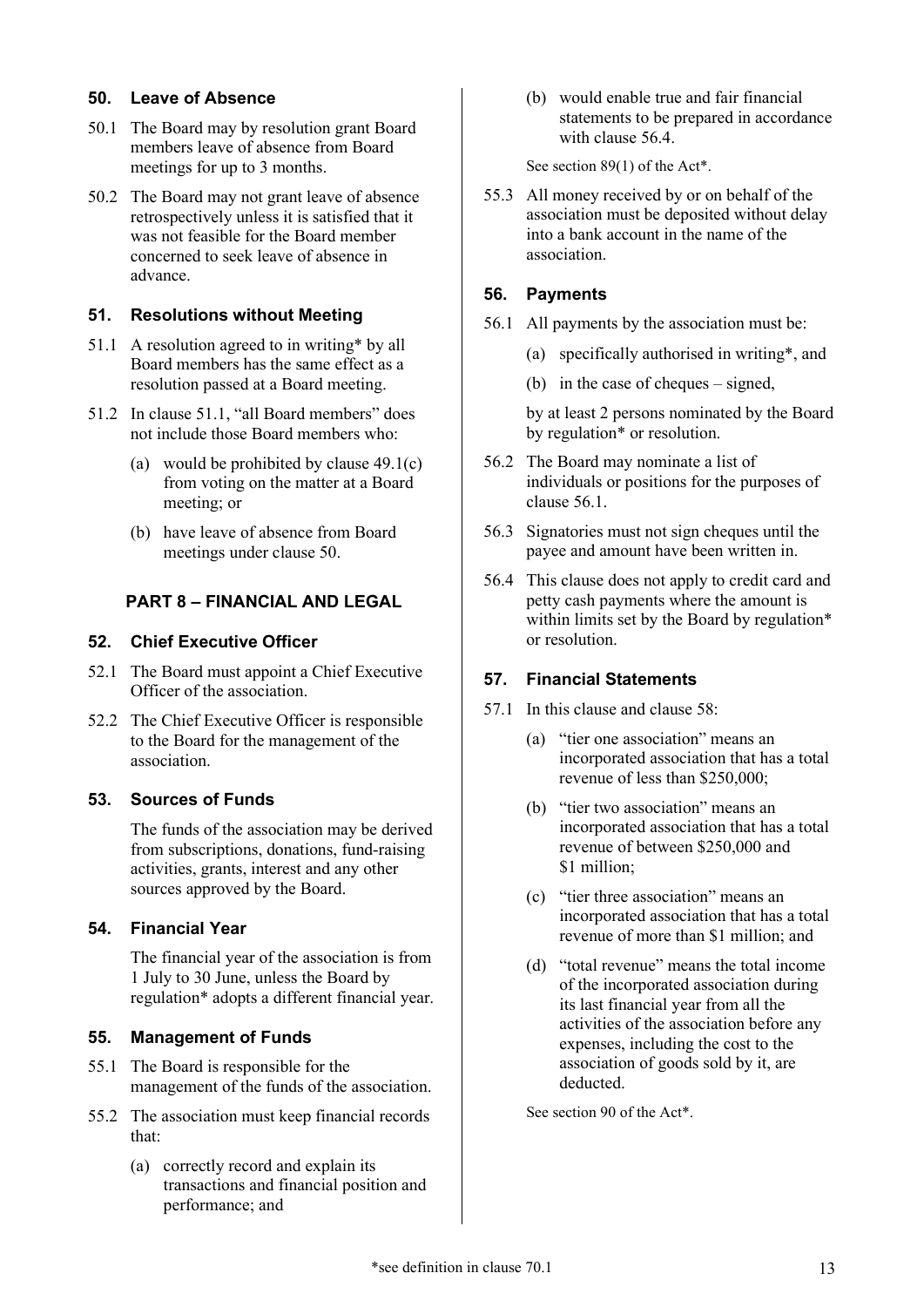57.2 As soon as practicable after the end of the association's financial year under claus[e 54,](#page-12-5) the Board must cause financial statements of the association for that year to be prepared in accordance with this clause.

See sections 92(1), 95(1) and 98(1) of the [Act\\*](#page-17-2).

57.3 For tier one associations, the financial statements must give a true and fair view of the financial position and performance of the association during and at the end of its last financial year.

See section  $92(2)(a)$  of the [Act\\*](#page-17-2).

57.4 For tier two associations and tier three associations, the financial statements must be prepared in accordance with the Australian Accounting Standards.

See sections  $95(2)(a)$  and  $98(2)(a)$  of the [Act\\*](#page-17-2).

- 57.5 The financial statements must contain particulars of:
	- (a) the income and expenditure of the association during and at the end of its last financial year,
	- (b) the assets and liabilities of the association at the end of its last financial year,
	- (c) the mortgages, charges and securities of any description affecting any property of the association at the end of its last financial year,
	- (d) the same particulars in respect of each trust of which the association was trustee during any part of its last financial year, and
	- (e) any trust, held on behalf of the association by a person or body other than the association, in which funds or assets of the association are placed.

<span id="page-13-1"></span>See section 101(1) of th[e Act\\*](#page-17-2).

57.6 The financial statements must also deal with any matters prescribed by the regulations under the [Act\\*](#page-17-2).

> See sections 92(2)(b), 95(2)(b) and 98(2)(b) of the [Act\\*](#page-17-2).

57.7 The financial statements must have a certificate attached in the form prescribed under the [Act\\*](#page-17-2) signed by 2 Board members in accordance with a resolution of the Board certifying that the financial statements give a true and fair view of the financial position and performance of the association during and at the end of its last financial year.

> Compare sections  $94(2)(b)$ ,  $97(2)(b)$  and 100(2)(b) of th[e Act\\*](#page-17-2).

57.8 The Board must submit the financial statements (including the attached certificate) to the annual general meeting under clause [17.3\(a\).](#page-4-4)

See sections 94, 97 and 100 of the [Act\\*](#page-17-2).

57.9 If different amounts are prescribed under the [Act\\*](#page-17-2), the amounts in clause [57.1](#page-12-12) are varied accordingly.

See section 90 of the [Act\\*](#page-17-2).

# <span id="page-13-0"></span>**58. Review or Audit of Accounts**

- 58.1 For tier two associations, the Board must:
	- (a) have the financial statements reviewed in accordance with the [Act\\*](#page-17-2); and
	- (b) submit the review report to the annual general meeting under clause [17.3\(b\).](#page-4-5)

See sections 96 and 97(2)(c) of the [Act\\*](#page-17-2).

- 58.2 For tier three associations, the Board must:
	- (a) have the financial statements audited in accordance with the [Act\\*](#page-17-2); and
	- (b) submit the audit report to the annual general meeting under clause [17.3\(b\).](#page-4-5)

See sections 99 and  $100(2)(c)$  of the [Act\\*](#page-17-2).

58.3 For tier one associations, if a majority of the members present at a general meeting vote to have the financial statements reviewed, the financial statements must be reviewed as if it were a tier two association.

See section 93 of the [Act\\*](#page-17-2).

58.4 An auditor may only be removed by a general meeting in accordance with the procedure set out in the [Act\\*](#page-17-2).

See sections 106 and 107 of the [Act\\*](#page-17-2).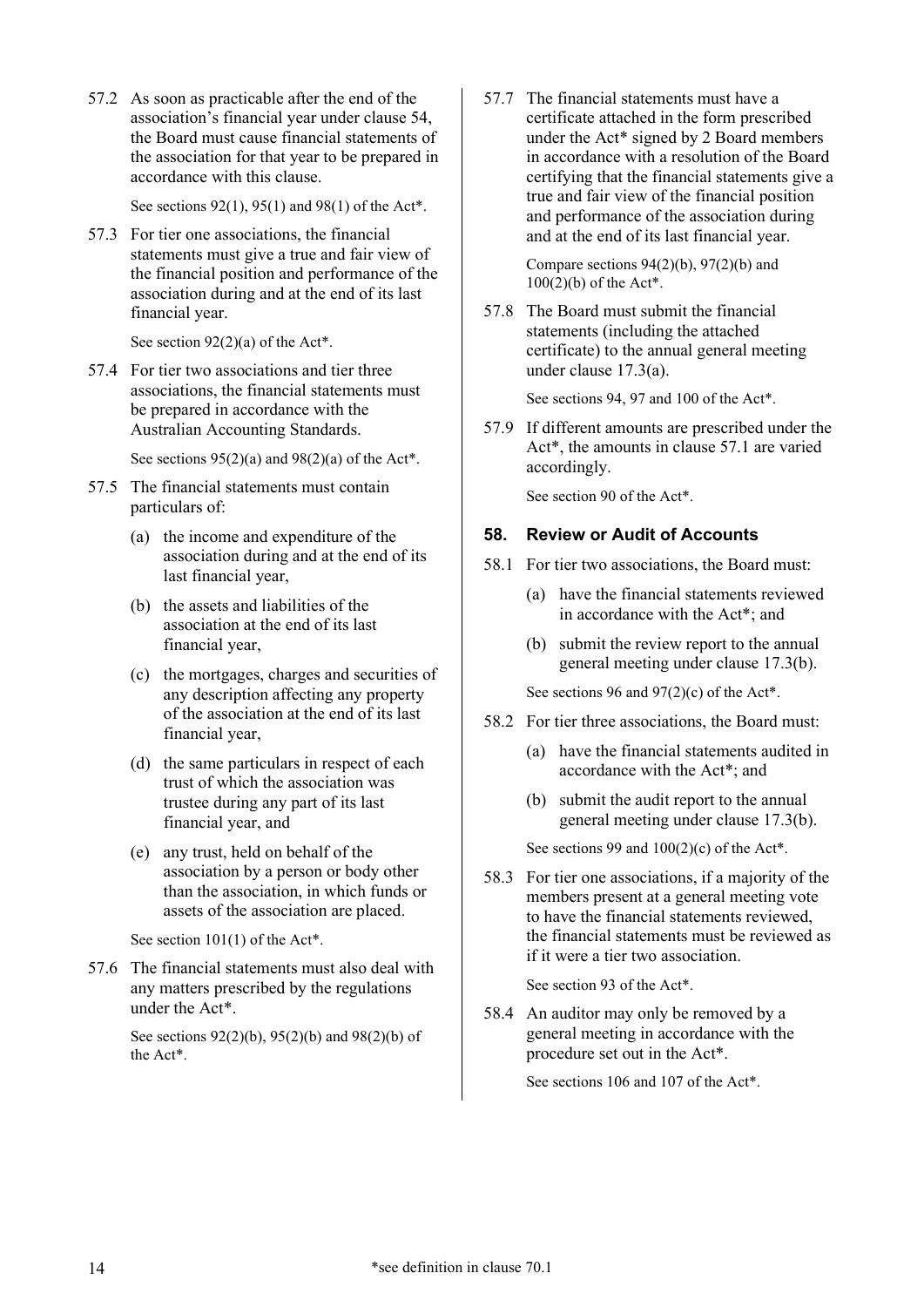# <span id="page-14-0"></span>**59. Minutes**

59.1 The Board must ensure that minutes are taken and kept of all general meetings, Board meetings and resolutions without meeting.

Compare item 14 of Schedule 1 of the [Act\\*](#page-17-2).

59.2 The minutes of annual general meetings must include a copy of the financial statements and any accompanying review or audit report submitted at the meeting in accordance with clause [17.3.](#page-4-6)

> See sections 94(4), 97(4) and 100(4) and item 15 of Schedule 1 of the [Act\\*](#page-17-2).

59.3 The minutes of special general meetings must include a copy of any financial statements submitted at the meeting.

See item 15 of Schedule 1 of the [Act\\*](#page-17-2).

59.4 Members may inspect and obtain copies of minutes in accordance with clause [61.](#page-14-2)

# <span id="page-14-1"></span>**60. Retention of Records**

- 60.1 The Board must provide for the safe keeping of the records of the association.
- 60.2 The association must keep its financial records for at least 7 years after the transactions covered by the records are completed.

See section 89(2) of th[e Act\\*](#page-17-2).

60.3 The association must keep the financial statements submitted to the annual general meeting for at least 7 years after the annual general meeting.

See section 105(1) of th[e Act\\*](#page-17-2).

60.4 The association must keep the certificate referred to in clause [17.6](#page-4-7) for at least 7 years after the certificate was signed.

See section 105(2) of th[e Act\\*](#page-17-2).

- 60.5 The association must keep all its other records for at least 7 years after the record was created.
- 60.6 A person who is no longer entitled to custody of records of the association must return them to the Board within 28 days.

See section 88 of the [Act\\*](#page-17-2).

#### <span id="page-14-2"></span>**61. Access to Records**

- <span id="page-14-5"></span>61.1 Members may on request inspect:
	- (a) the register of members,
	- (b) the minutes of general meetings,
	- (c) a copy of any trust deed referred to in clause [57.5\(e\),](#page-13-1) and
	- (d) subject to clause [61.2,](#page-14-3) the other records of the association, including the minutes of Board meetings,

at any reasonable time.

See sections 53(1), 57 and 101(2) and items 13, 15 and 16 of Schedule 1 of the [Act\\*](#page-17-2).

<span id="page-14-3"></span>61.2 Members may not inspect the records of the association that relate to confidential personal, employment, commercial and legal matters, except as permitted by the Board.

See items 13 and 16 of Schedule 1 of the [Act\\*](#page-17-2).

61.3 The association must on request make copies of the constitution and [regulations\\*](#page-17-4) available to members and applicants for membership without charge.

Compare section 53 of the [Act\\*](#page-17-2).

- 61.4 The association must within 7 days of request make copies of:
	- (a) the register of members (subject to clause [61.5\)](#page-14-4),
	- (b) the minutes of general meetings, and
	- (c) any trust deed referred to in clause [57.5\(e\),](#page-13-1)

available to members without charge.

Compare section 53(2) and see items 13 and 15 of Schedule 1 of the [Act\\*](#page-17-2).

- <span id="page-14-4"></span>61.5 Members may only have copies of records inspected under clause [61.1](#page-14-5) if permitted by the Board.
- 61.6 A member may request that access to their personal information in the register of members be restricted in accordance with the [Act\\*](#page-17-2), if there are special circumstances that justify doing so.

See section 59 of the [Act\\*](#page-17-2).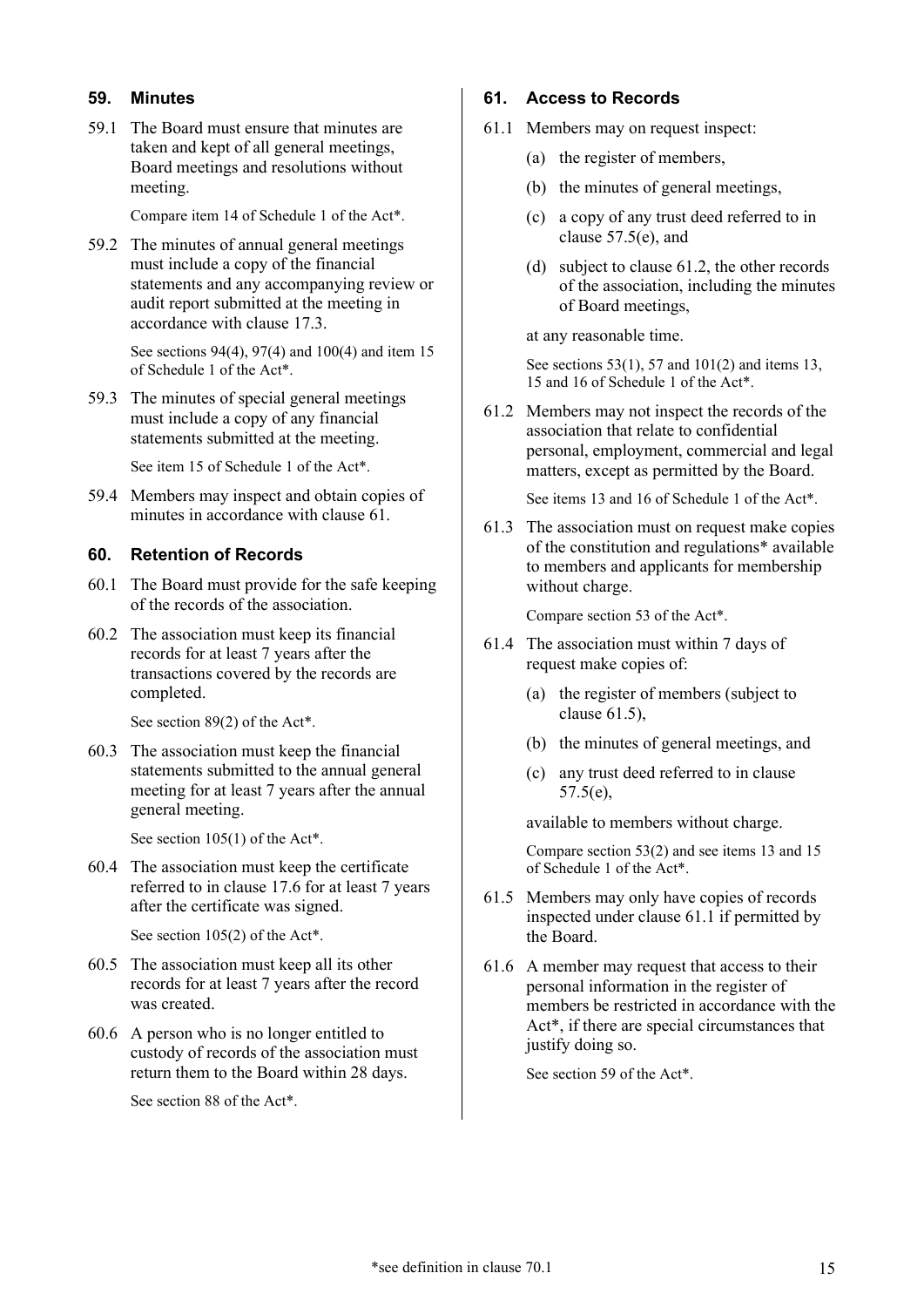# <span id="page-15-0"></span>**62. Use of Register of Members**

62.1 Members may only use or disclose information from the register of members to contact or send material to other members if this is directly related to the management or purpose of the association.

See section 58 of the [Act\\*](#page-17-2).

- 62.2 Non-members must not use or disclose information from the register of members to contact or send material to members unless this is:
	- (a) directly related to the management or purpose of the association; and
	- (b) authorised by the Board.

See section 58 of the [Act\\*](#page-17-2).

#### <span id="page-15-9"></span><span id="page-15-1"></span>**63. Execution of Documents**

- 63.1 The association may execute deeds and other documents either:
	- (a) by having the document signed by 2 Board members; or

See section 38 of the [Act\\*](#page-17-2).

- (b) by using a common seal under clause [64.](#page-15-2)
- 63.2 A document may only be signed by 2 Board members if authorised by resolution of the Board.

# <span id="page-15-2"></span>**64. Common Seal**

64.1 The association may have a common seal, in which case the remainder of this clause applies.

See section 29(2)(b) of the [Act\\*](#page-17-2).

<span id="page-15-7"></span>64.2 The name of the association must appear in legible characters on the common seal.

See section  $23(1)(a)$  of the [Act\\*](#page-17-2).

- 64.3 A document may only be sealed with the common seal if authorised by resolution of the Board.
- 64.4 The sealing must be witnessed by the signatures of at least 2 Board members.
- 64.5 The Board must provide for the safe keeping of the common seal.

#### <span id="page-15-3"></span>**65. Registered Address**

65.1 The association must have a registered address for the service of documents on the association.

See sections 28 and 217 of th[e Act\\*](#page-17-2).

- 65.2 The registered address of the association must be the address of the principal office of the association, unless the Board by [regulation\\*](#page-17-6) nominates a different address.
- 65.3 The association must notify the [Registrar\\*](#page-17-8) of any change of registered address within 14 days.

See section 28(3) of the [Act\\*](#page-17-2).

# <span id="page-15-8"></span><span id="page-15-4"></span>**66. Amendment of Constitution**

66.1 This constitution may only be amended by [special resolution\\*](#page-17-9).

See section 50(1) of the [Act\\*](#page-17-2).

66.2 An amendment to this constitution does not take effect until it has been approved by the [Registrar\\*](#page-17-8).

See section 50(2) of the [Act\\*](#page-17-2).

<span id="page-15-10"></span>66.3 The Secretary must apply to the [Registrar\\*](#page-17-8) for approval of the amendment within 28 days after the [special resolution\\*](#page-17-9) was passed.

See section 50(3) of the [Act\\*](#page-17-2).

# <span id="page-15-5"></span>**67. Winding Up**

67.1 The association may be wound up voluntarily by [special resolution\\*](#page-17-9).

See section 125 of the [Act\\*](#page-17-2).

- <span id="page-15-6"></span>67.2 If the association is:
	- (a) wound up voluntarily or otherwise; or
	- (b) its incorporation is cancelled;

the surplus assets of the association must not be distributed to any member.

See section 132(4) of the [Act\\*](#page-17-2).

- 67.3 The surplus assets must be given to a body that:
	- (a) has a similar purpose to the association; and
	- (b) also prohibits the distribution of any surplus, income and assets to its members to at least as great an extent as the association;

subject to clauses  $67.5$ ,  $68.2$ (e) and  $68.2$ (f).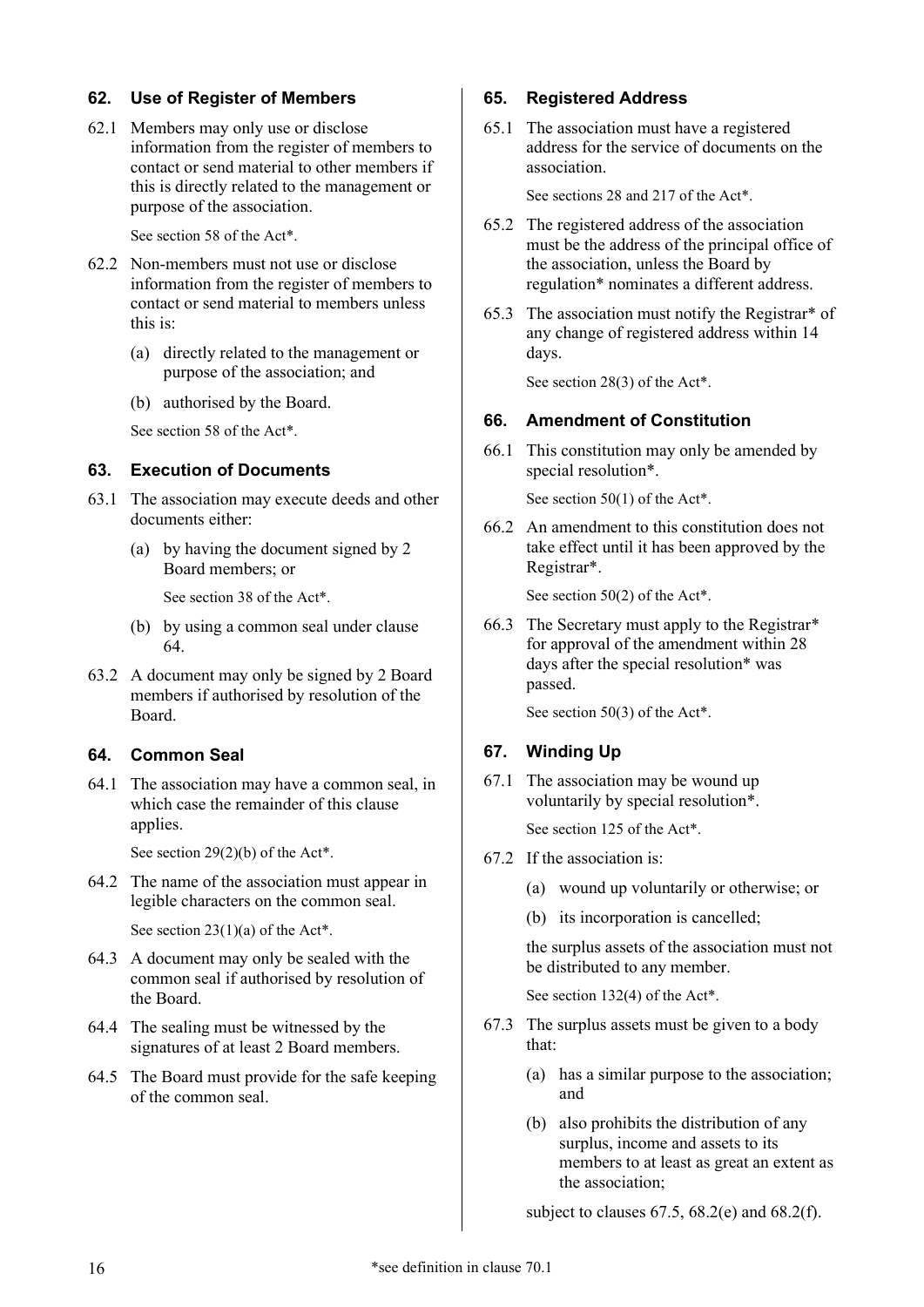- 67.4 If the association is wound up voluntarily, the body to which its surplus assets are to be given must be decided by [special](#page-17-9)  [resolution\\*](#page-17-9).
- <span id="page-16-5"></span>67.5 The surplus assets of the association do not include any property supplied by a government department, public authority or municipal council, including the unexpended portion of a grant. On winding up, that property must be returned to the body that supplied it or its nominee.

See section 132(3) of th[e Act\\*](#page-17-2).

# <span id="page-16-0"></span>**68. Tax Deductibility**

- 68.1 In this clause:
	- (a) "contributions" and "fund-raising event" have the same meaning as in Division 30 of the Tax Act;
	- (b) "DGR" means a deductible gift recipient under Division 30 of the Tax Act;
	- (c) "gift funds" means:
		- (i) gifts and contributions to the association, and
		- (ii) money received by the association because of such gifts and contributions; and
	- (d) "the Tax Act" means the Commonwealth *Income Tax Assessment Act 1997*.
- 68.2 If the association has been endorsed as a  $DGR$ 
	- (a) receipts for gifts to the association must include:
		- (i) the name and ABN of the association, and
		- (ii) the fact that the receipt is for a gift;
	- (b) receipts for contributions to the association in relation to a fund-raising event must include:
		- (i) the name and ABN of the association, and
		- (ii) the other information required by section 30-228 of the Tax Act;
	- (c) the association must keep records that record and explain all transactions and other acts it engages in relevant to its status as a DGR for at least 5 years;
- (d) the records must show that the association uses gift funds only for the principal purpose of the association;
- <span id="page-16-6"></span>(e) on winding up of the association or revocation of its endorsement (whichever occurs earlier), any surplus gift funds must be transferred to another DGR; and
- <span id="page-16-7"></span>(f) on winding up or dissolution of the association its surplus assets other than any surplus gift funds must also be given to another DGR.

#### <span id="page-16-1"></span>**69. Notices**

- 69.1 Members must give the association their address for notices, and any change in that address.
- 69.2 The address for notices may include an email address and a fax number.
- 69.3 The association must enter any change in the address of a member in the register of members without delay.
- 69.4 Notice may be given to a member by sending it to the address last given by the member.
- 69.5 In this constitution a period of notice of a meeting expressed in days:
	- (a) does not include the day on which notice is given; but
	- (b) includes the day on which the meeting is held.
- 69.6 Notices sent by priority post are taken to have been given on the 4th day after posting that is not a Saturday, Sunday or public holiday at that address.
- 69.7 Notices sent by email or fax are taken to have been given on the 1st day after sending that is not a Saturday, Sunday or public holiday at that address.
- 69.8 In this clause, "member" includes a Board member.

#### <span id="page-16-2"></span>**70. Interpretation**

- <span id="page-16-8"></span><span id="page-16-4"></span><span id="page-16-3"></span>70.1 In this constitution, unless the contrary intention appears:
	- (a) "absolute majority" means a majority of the votes of all Board members entitled to vote at the time, whether or not those Board members are present, and whether or not they vote;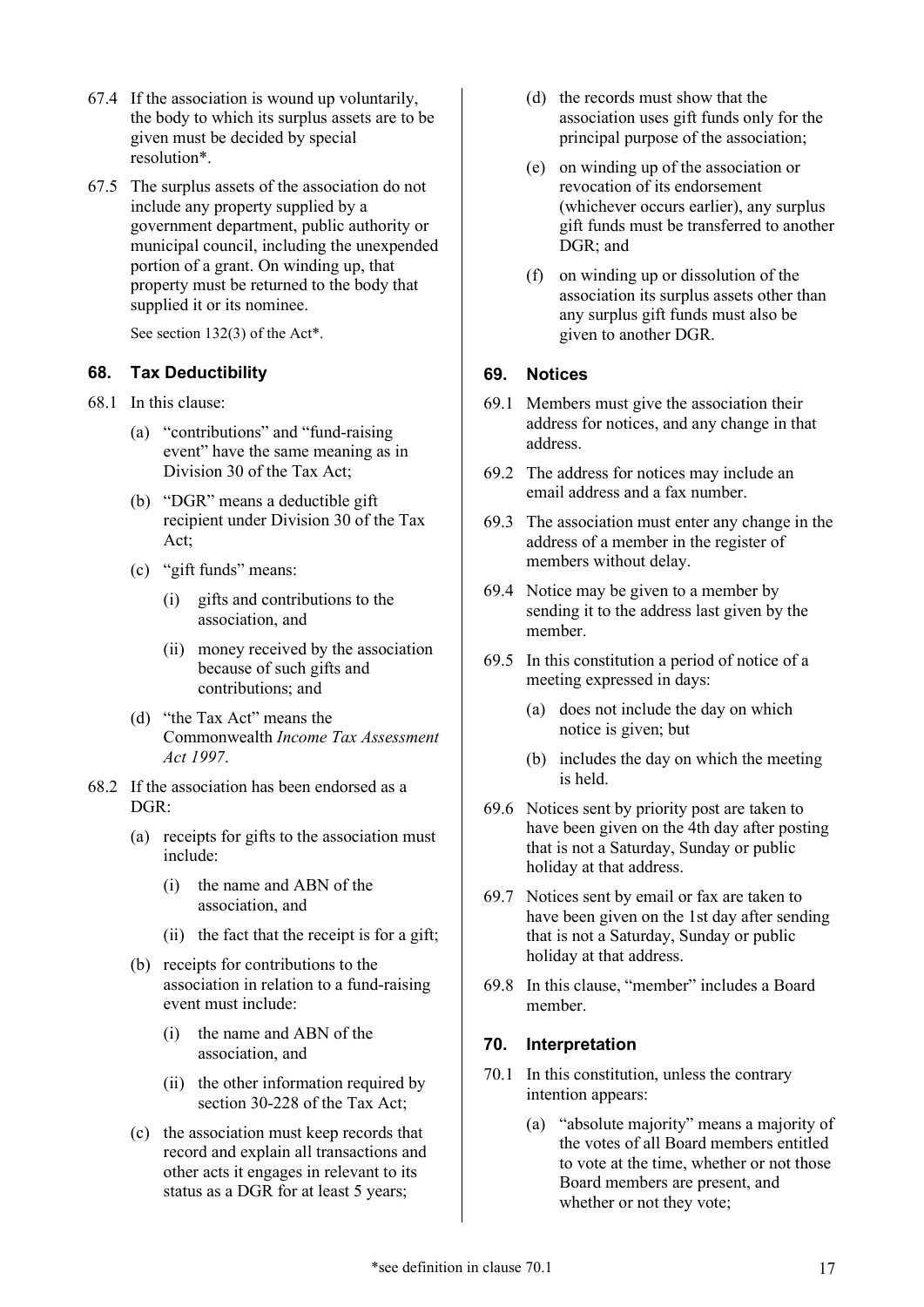- <span id="page-17-10"></span><span id="page-17-2"></span>(b) "the Act" means the Victorian *Associations Incorporation Reform Act 2012*;
- <span id="page-17-11"></span>(c) "the association" means the association named in clause [2;](#page-1-1)
- <span id="page-17-12"></span><span id="page-17-7"></span>(d) "convene" means call and arrange to hold, and includes setting the date, time and place of the meeting;
- <span id="page-17-13"></span>(e) "member" has the extended meanings given in clauses [6.4](#page-1-11) and [20.3;](#page-5-6)
- <span id="page-17-14"></span><span id="page-17-8"></span>(f) "the Registrar" means the Registrar of Incorporated Associations under the [Act\\*](#page-17-2);
- <span id="page-17-15"></span><span id="page-17-6"></span><span id="page-17-4"></span>(g) "regulations" means regulations of the association made under clause [34,](#page-9-3) and "regulation" has a corresponding meaning;
- <span id="page-17-16"></span><span id="page-17-5"></span>(h) "signed" includes agreed to in [writing\\*](#page-17-3);
- <span id="page-17-9"></span>(i) "special resolution" means a resolution:
	- (i) to amend this constitution;
	- (ii) to change the name of the association;
	- (iii) to amalgamate the association with another association incorporated under the [Act\\*](#page-17-2); or
	- (iv) to wind up the association;

which may only be passed at a general meeting where:

- (v) at least 21 days notice of the proposed resolution has been given to each member entitled to vote;
- (vi) the notice specifies that it is intended that the resolution be proposed as a special resolution; and
- (vii) at least three-quarters of those members who vote at the meeting (whether in person, by representative or by proxy), vote in favour; and

<span id="page-17-3"></span>See section 64 of the [Act\\*](#page-17-2).

- <span id="page-17-17"></span>(j) "writing" includes emails and other written communications in electronic form.
- 70.2 Where this constitution requires a document to be signed, in the case of an incorporated body the document must either be sealed, or signed on its behalf.
- 70.3 The headings form part of this constitution.
- 70.4 The explanatory notes inserted in a smaller font size after provisions of this constitution are for guidance only and do not form part of this constitution.
- 70.5 This constitution is to be interpreted in accordance with the Victorian *Interpretation of Legislation Act 1984* as if this constitution were an Act of the State of Victoria, unless the contrary intention appears.
- 70.6 The Board is responsible for the interpretation of the constitution and [regulations\\*](#page-17-4).
- 70.7 The provisions of this constitution are the rules of the association for the purposes of the [Act\\*](#page-17-2).
- 70.8 This constitution is intended to make provision for all matters required by the [Act\\*](#page-17-2), with the intention that none of the model rules prescribed under the [Act\\*](#page-17-2) apply to the association.

<span id="page-17-0"></span>See section 48(3) and Schedule 1 of the [Act\\*](#page-17-2).

#### **PART 9 – INDEX**

#### <span id="page-17-1"></span>**71. Index**

| see Financial<br>Accounts                  |
|--------------------------------------------|
|                                            |
| Amendment of Constitution cl.66 p.16       |
| Annual General Meeting cl.17 p.5           |
|                                            |
|                                            |
|                                            |
| the Association                            |
|                                            |
| Distribution of Surplus, etc cl.5.1 p.2    |
| "<br>cl.67.2 p.16                          |
|                                            |
|                                            |
|                                            |
| Not For Profit Organisation  cl.4.4  p.2   |
|                                            |
|                                            |
| Audit or Review of Accounts cl.58 p.14     |
| Ballot for Election of the Board cl.29 p.9 |
| the Board                                  |
|                                            |
|                                            |
|                                            |
|                                            |
|                                            |
|                                            |
|                                            |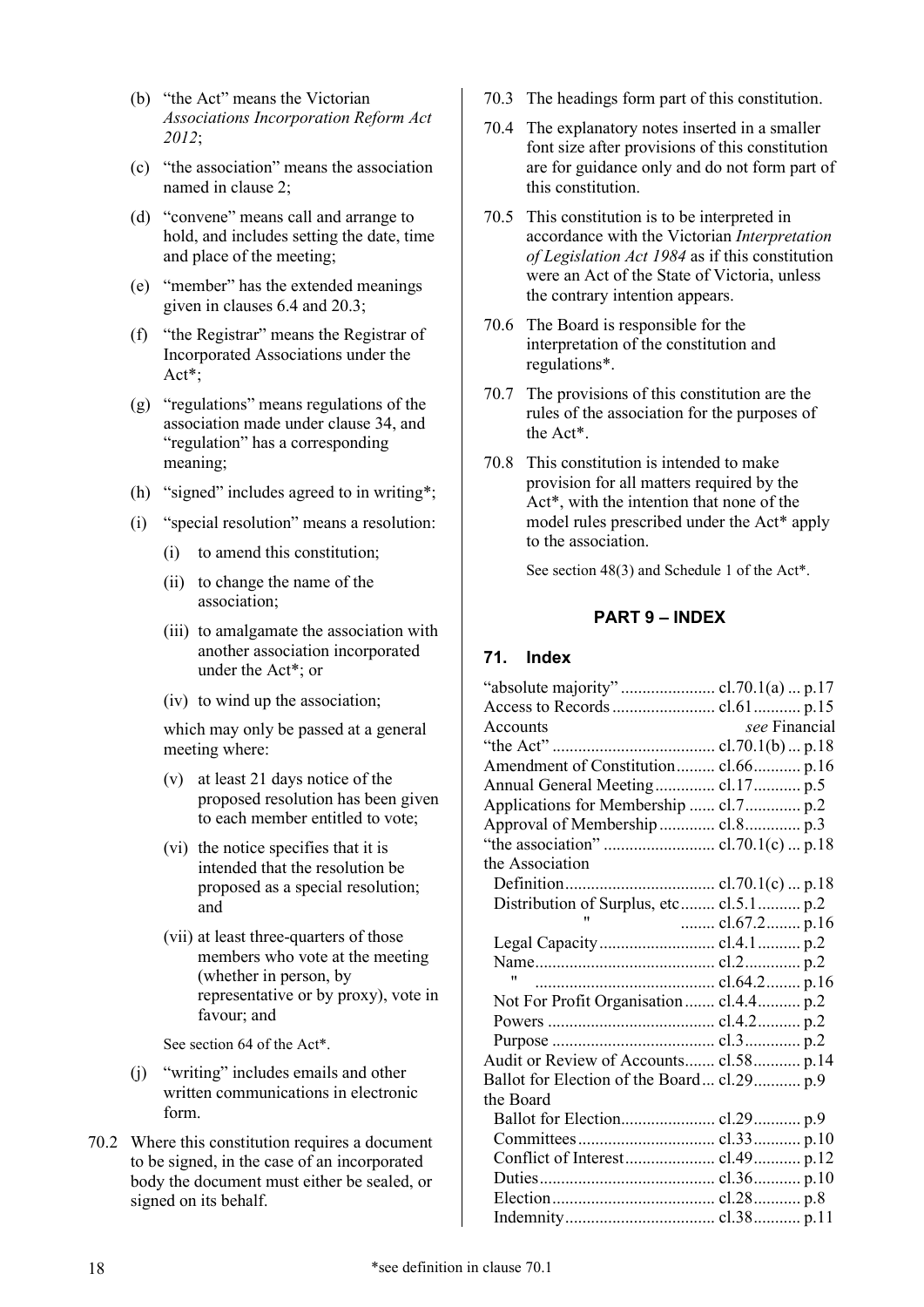| the Board contd                           |  |  |              |  |
|-------------------------------------------|--|--|--------------|--|
|                                           |  |  |              |  |
|                                           |  |  |              |  |
|                                           |  |  |              |  |
|                                           |  |  |              |  |
|                                           |  |  |              |  |
|                                           |  |  |              |  |
|                                           |  |  |              |  |
|                                           |  |  |              |  |
| <b>Board Meetings</b>                     |  |  |              |  |
|                                           |  |  |              |  |
|                                           |  |  |              |  |
|                                           |  |  |              |  |
|                                           |  |  |              |  |
|                                           |  |  |              |  |
|                                           |  |  |              |  |
|                                           |  |  |              |  |
| Resolutions without Meeting  cl.51  p.13  |  |  |              |  |
|                                           |  |  |              |  |
|                                           |  |  |              |  |
|                                           |  |  |              |  |
| see also General Meetings                 |  |  |              |  |
|                                           |  |  |              |  |
| ,,,                                       |  |  |              |  |
| "                                         |  |  |              |  |
| 11                                        |  |  |              |  |
|                                           |  |  |              |  |
| Chairing                                  |  |  |              |  |
|                                           |  |  |              |  |
|                                           |  |  |              |  |
|                                           |  |  |              |  |
| Cheques                                   |  |  | see Payments |  |
|                                           |  |  |              |  |
| "                                         |  |  |              |  |
| $^{\dagger}$<br>cl.35.1 p.10              |  |  |              |  |
|                                           |  |  |              |  |
| Common Seal cl.64 p.16                    |  |  |              |  |
|                                           |  |  |              |  |
|                                           |  |  |              |  |
|                                           |  |  |              |  |
| Convening                                 |  |  |              |  |
| of Annual General Meeting cl.17.1  p.5    |  |  |              |  |
|                                           |  |  |              |  |
| of Special General Meetings cl.18 p.5     |  |  |              |  |
| Definitions                               |  |  |              |  |
| "absolute majority" cl.70.1(a)p.17        |  |  |              |  |
|                                           |  |  |              |  |
|                                           |  |  |              |  |
|                                           |  |  |              |  |
|                                           |  |  |              |  |
|                                           |  |  |              |  |
|                                           |  |  |              |  |
| "regulations", "regulation"cl.70.1(g)p.18 |  |  |              |  |
| "special resolution"cl.70.1(h)p.18        |  |  |              |  |
|                                           |  |  |              |  |
|                                           |  |  |              |  |
| 11                                        |  |  |              |  |
| $^{\prime \prime}$                        |  |  |              |  |

| Distribution of Surplus, etc  cl.5.1 p.2  |              |
|-------------------------------------------|--------------|
|                                           | cl.67.2 p.16 |
| Duties of Board Members  cl.36 p.10       |              |
| Election                                  |              |
| of Board Members  cl.28 p.8               |              |
|                                           |              |
| Eligibility for Membership cl.6 p.2       |              |
| Execution of Documents cl.63 p.16         |              |
| Expulsion of Members  cl.11 p.3           |              |
| Financial                                 |              |
| Audit or Review of Accounts  cl.58 p.14   |              |
| Distribution of Surplus, etc cl.5.1 p.2   |              |
|                                           | cl.67.2 p.16 |
| Management of Funds  cl.55 p.13           |              |
|                                           |              |
|                                           |              |
|                                           |              |
| Review or Audit of Accounts  cl.58 p.14   |              |
|                                           |              |
|                                           |              |
|                                           |              |
|                                           |              |
|                                           |              |
| Financial Statements  cl.56.4 p.13        |              |
|                                           |              |
| <b>General Meetings</b>                   |              |
| Annual General Meeting cl.17 p.5          |              |
|                                           |              |
|                                           |              |
|                                           |              |
|                                           |              |
|                                           |              |
|                                           |              |
|                                           |              |
|                                           |              |
| Special General Meetings  cl.18  p.5      |              |
|                                           |              |
|                                           |              |
|                                           |              |
|                                           |              |
|                                           |              |
|                                           |              |
| Leave of Absence from Meetings cl.50 p.13 |              |
| Legal                                     |              |
| Amendment of Constitution  cl.66 p.16     |              |
|                                           |              |
| Execution of Documents cl.63 p.16         |              |
|                                           |              |
|                                           |              |
|                                           |              |
| see also Notice                           |              |
| Notification of Board to ACNC. cl.31 p.10 |              |
| Records                                   |              |
|                                           |              |
|                                           |              |
|                                           |              |
|                                           |              |
|                                           |              |
|                                           |              |
| Registered Address  cl.65 p.16            |              |